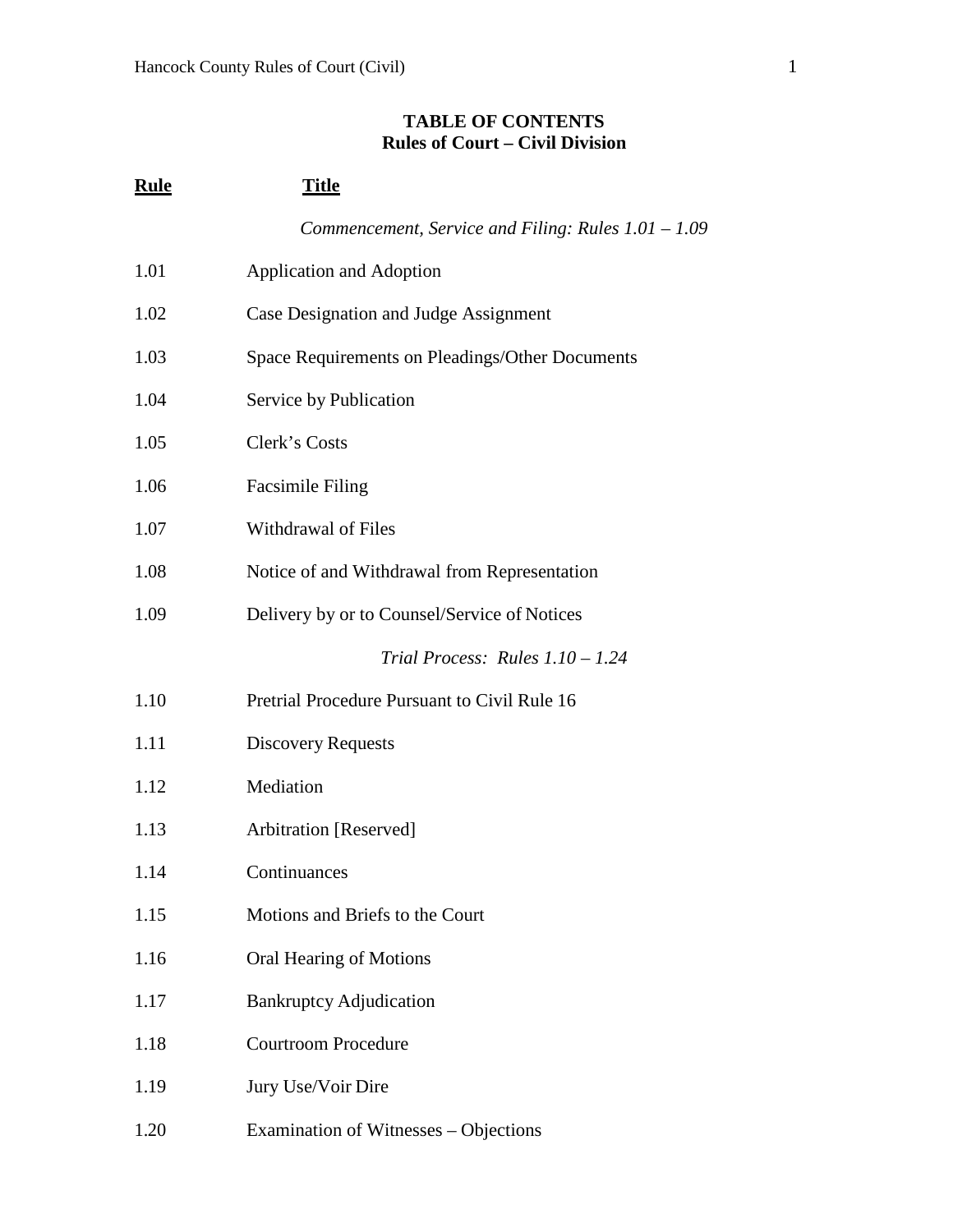| 1.21 | Preparing and Filing Judgment Entries                         |
|------|---------------------------------------------------------------|
| 1.22 | Requests for Separate Findings of Fact and Conclusions of Law |
| 1.23 | Default Judgments - Notice                                    |
| 1.24 | Dismissals of Actions                                         |
|      | Post-Trial, Appeal, and Miscellaneous: Rules $1.25 - 1.35$    |
| 1.25 | Proceedings in Aid of Execution                               |
| 1.26 | Satisfaction of Judgment – Notice                             |
| 1.27 | Sheriff's Sale, Foreclosure, Partition                        |
| 1.28 | Fees of Counsel in Proceedings                                |
| 1.29 | Trustees' Accounts                                            |
| 1.30 | Receiverships                                                 |
| 1.31 | Allowance to Fiduciaries for Services and Attorneys' Fees     |
| 1.32 | Appeals to the Common Pleas Court                             |
| 1.33 | <b>Requests for Transcripts</b>                               |
| 1.34 | Index Fee for Appeal                                          |
| 1.35 | <b>RESERVED</b>                                               |
| 1.36 | <b>Electronic Filing of Court Documents</b>                   |
| 1.37 | Electronic Record is Official Court Record                    |
| 1.38 | <b>Process Servers</b>                                        |
|      | <b>Attachments</b>                                            |
|      | Attachment $A - Case$ Designation Sheet                       |
|      | Attachment B - Facsimile Filing Cover Page                    |

Attachment C – Notice of Filing Exhibit (re: facsimile filings)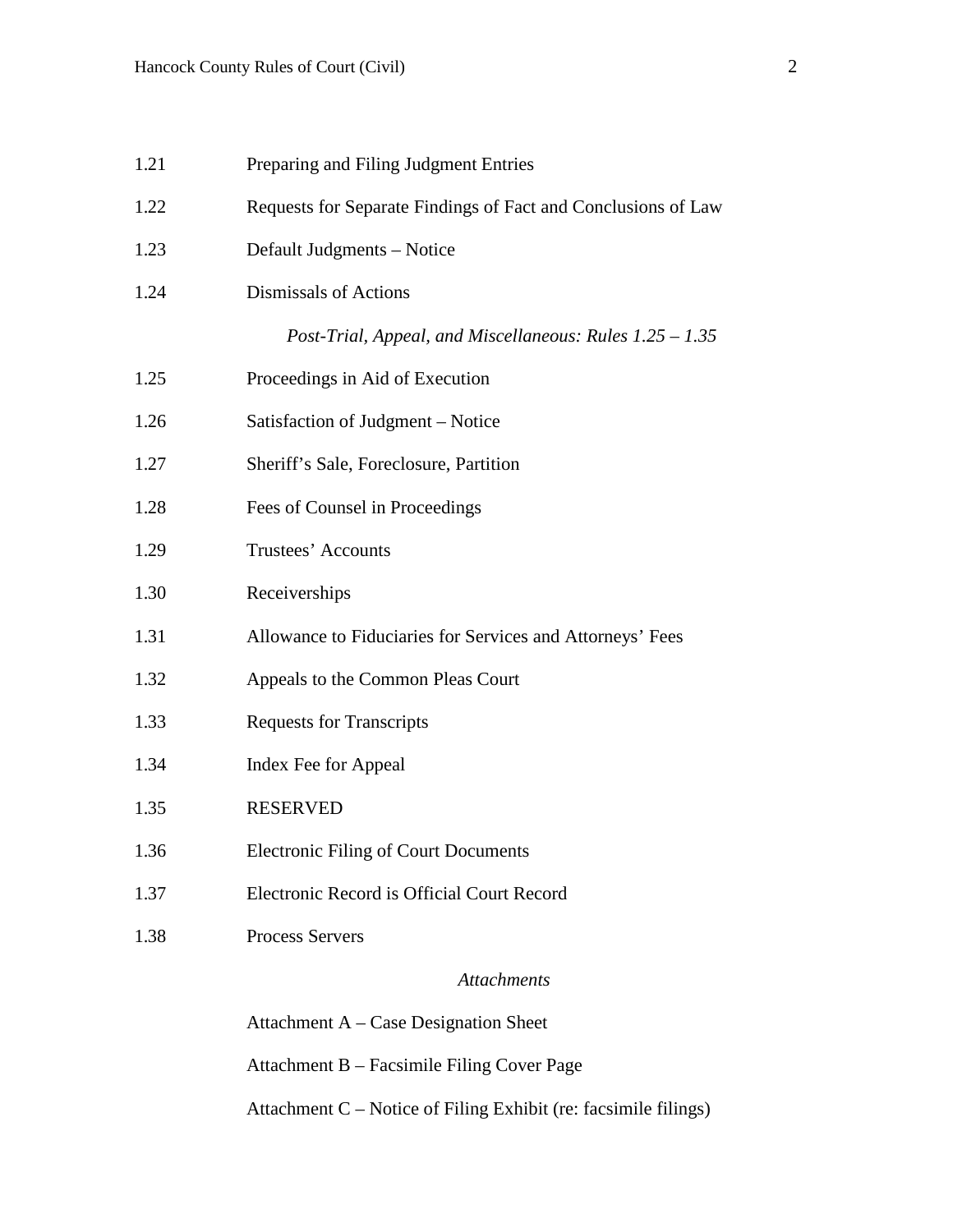#### **Rule 1.01 APPLICATION AND ADOPTION**

- A. These rules shall be known as "The Hancock County Civil Rules in the Common Pleas Court" (Hancock Civ. R.) and shall, along with the Rules of Court for the State of Ohio and the Ohio Revised Code, be applicable to the operation of the Civil and Domestic Relations Divisions of the Court.
- B. These rules are adopted by the Court by way of Judgment Entry and become effective October 1, 2005 and may be amended by order of the Court executed by the Judges of the General Division of the Court.

#### **Rule 1.02 CASE DESIGNATION AND JUDGE ASSIGNMENT**

- A. All complaints filed with the Hancock County Clerk of Courts shall include in the document designation the category of litigation (e.g., Complaint in Foreclosure, for Medical Malpractice).
- B. No complaint in a civil case shall be accepted for filing unless accompanied by a completed classification form known as the "Case Designation Sheet" that appears as Attachment A to these Rules. The Clerk may use the "Case Designation Sheet" for appropriate court statistical purposes; however, the sheet need not be filed.
- C. In the event of refiling a matter that was previously filed and dismissed in the Hancock County Common Pleas Court, the person filing the matter shall inform the Clerk of Courts of the refiling and designate on the "Case Designation Sheet" the name of the Judge previously assigned to the matter.
- D. Upon the filing of an action, the Hancock County Clerk of Courts shall assign the matter to the appropriate Judge pursuant to the order of assignment as established by the Judges of the Court, except that if the matter is a refiling of a previously dismissed action the matter shall be assigned to the Judge, if serving, to whom the matter had been previously assigned. No action shall be taken upon any matter filed until the matter has been assigned to the appropriate Judge.
- E. All pleadings subsequent to the original complaint shall have designated in the caption of the document the name of the Judge to whom the matter is assigned.

### **Rule 1.03 SPACE REQUIREMENTS ON PLEADINGS/OTHER DOCUMENTS**

All pleadings and documents, other than original documents attached or offered as exhibits, offered for filing with the Hancock County Clerk of Courts shall be offered for filing without folders or covers and the first page of filings shall have a 2 ½" unobstructed space at the top of the document for the Clerk to place a file stamp. All pleadings and documents shall be one-sided and on 8 ½" x 11" bond paper. The Clerk may reject documents for filing that do not conform to this Rule.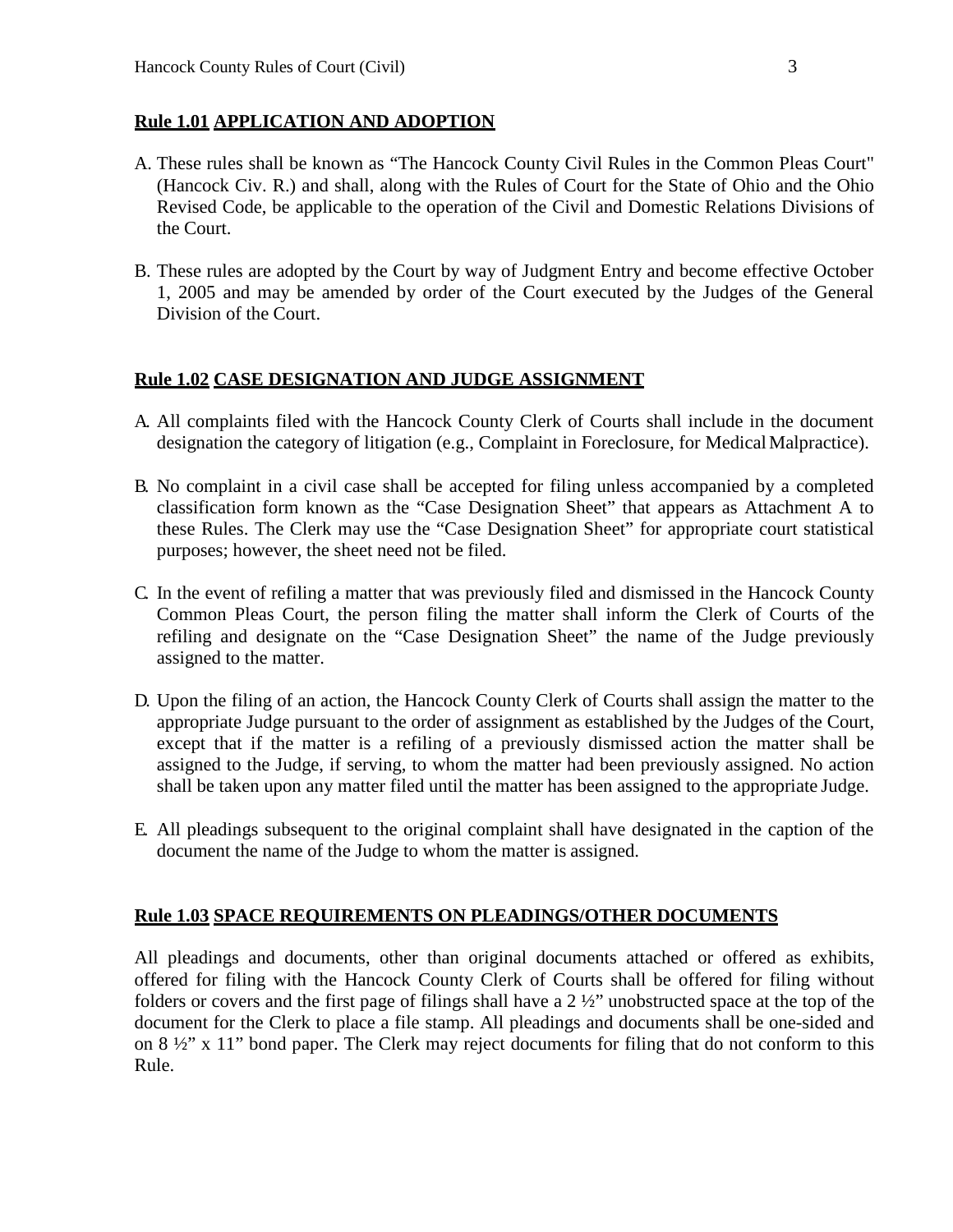#### **Rule 1.04 SERVICE BY PUBLICATION**

In any action where service is to be made by publication as authorized by Rule 4.4 of the Ohio Rules of Civil Procedure (ORCP), the attorney filing the necessary affidavit shall at the same time furnish to the Clerk of Courts the form of the notice of publication that is to be published and a check made payable to the newspaper of general circulation in the amount required to publish the notice for the requisite number of days. It is the attorney's responsibility to ascertain the exact cost of publication and the Clerk shall deliver a copy of the notice and payment to the publisher and record the cost of publication in the case file. The court will assess the expense of publication to the appropriate party. The notice form shall comply with the requirements of ORCP 4.4.

#### **Rule 1.05 CLERK'S COSTS**

- A. The costs for filing matters with the Hancock County Clerk of Courts are available at the Clerk's office and may be amended from time to time by order of the Court.
- B. The Clerk of Courts is authorized to charge a fee for the copying of any records or documents requested by parties or the public at large and that are maintained in the office of the Clerk. The Clerk of Courts may charge a reasonable fee for each page copied. The fees shall be paid in advance and shall not be charged as costs in any action. The fees shall be paid into the Treasury of Hancock County as provided by law for such miscellaneous collections.
- C. Fees for facsimile filing shall be in accordance with Hancock Civ. R. 1.06.
- D. Pursuant to the authority of section 2303.201 of the Ohio Revised Code, the Court has determined that, for the efficient operation of the Court, additional funds are required to computerize the Court and/or make available computerized legal research services, to computerize the office of the Clerk of Courts of Common Pleas, and to acquire and pay for special projects of the Court, including but not limited to a dispute resolution program.
	- 1. The Clerk of this Court is directed and authorized to charge for the computerization of the Court an additional Six Dollars (\$6.00) upon the filing of each cause of action or appeal under divisions (A), (Q), and (U) of section 2303.20 of the Ohio Revised Code. All fees collected pursuant to this rule shall be paid to the county treasurer, who shall place the monies from the fees in a separate fund to be disbursed upon an order of the Court in an amount not greater than the actual cost to the Court of procuring and maintaining computerization of the Court, computerized legal research services, or both.
	- 2. The Clerk of this Court is directed and authorized to charge an additional fee of Ten Dollars (\$10.00) upon the filing of each cause of action, appeal, certificate of judgment, or the docketing and indexing of each aid in execution or petition to vacate, revive or modify a judgment under divisions (A), (P), (Q), (T), and (U) of section 2303.20 of the Ohio Revised Code. All fees collected pursuant to this rule shall be paid to the county treasurer, who shall place the monies from the fees in a separate fund to be disbursed, upon order of the Court of Common Pleas and subject to appropriation by the Board of County Commissioners, in an amount no greater than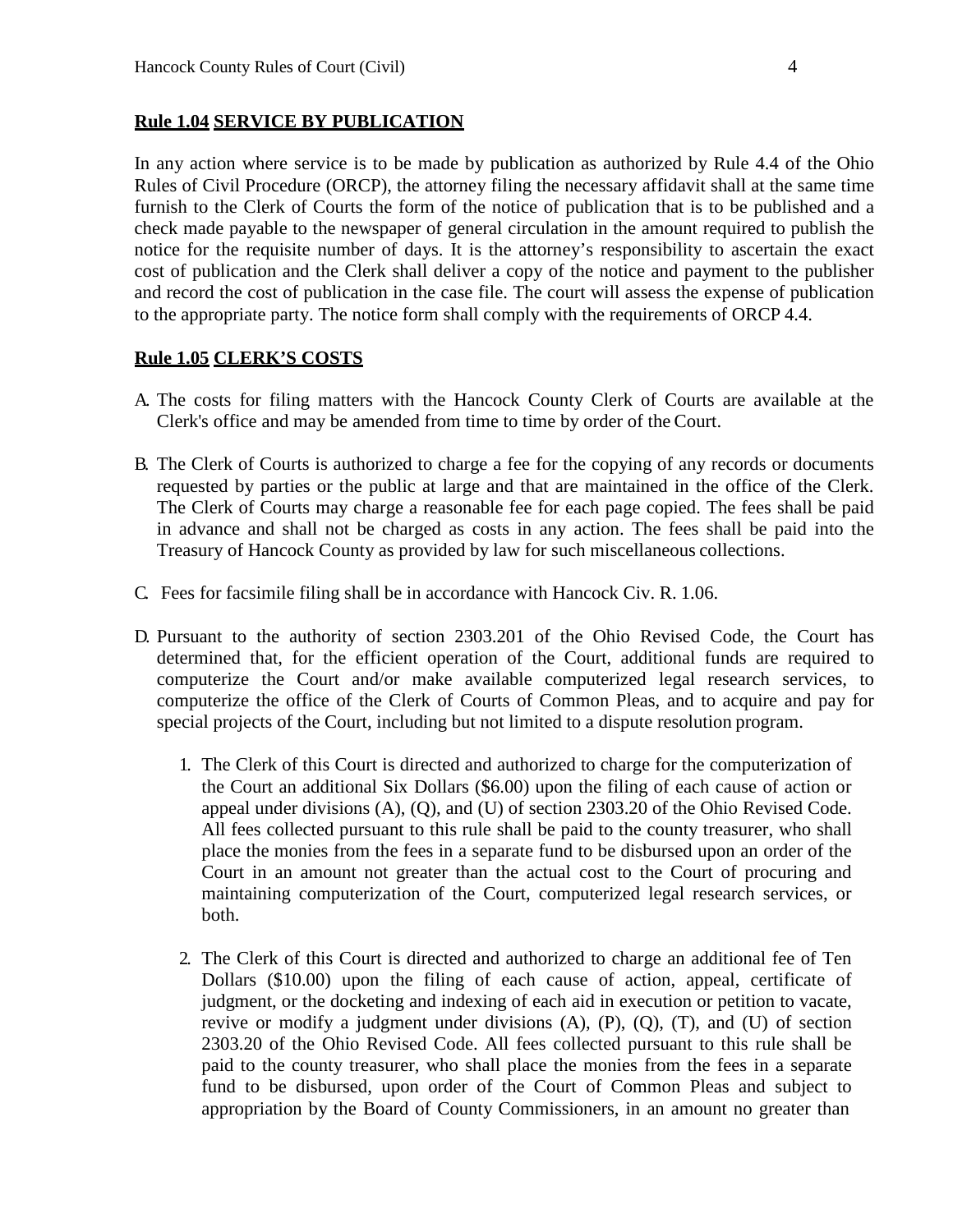the actual cost to the court of procuring and maintaining the computerization for the office of the Clerk of Courts.

- 3. The Clerk of this Court is directed and authorized to charge an additional fee of Thirty Dollars (\$30.00) upon the filing of each civil, criminal and domestic action, both original and post-judgment, an additional fee of Eight Dollars (\$8.00) for each garnishment filing, and Eight Dollars (\$8.00) for each filing of a certificate of judgment. All fees collected pursuant to this Rule shall be paid to the county treasurer for deposit into either a general special projects fund or a fund established for a specific special project, to be disbursed upon an order of the Court of Common Pleas in an amount no greater than the actual cost to the court of a project.
- 4. The Clerk of this Court is directed and authorized to charge an additional fee of Seventy-five Dollars (\$75.00) upon the filing of each civil action and an additional fee of Fifty Dollars (\$50.00) upon the filing of each domestic relations case and upon the filing of each counterclaim or cross-complaint. The Clerk of this Court is further directed and authorized to charge an additional fee of Fifty Dollars (\$50.00) to each party who is referred to mediation by the Court and who has not been otherwise required to make a deposit for costs. All fees collected pursuant to this rule shall be paid to the county treasurer, who shall place the monies from the fees in a separate fund to be disbursed, upon order of the Court of Common Pleas, in an amount no greater than the actual cost of operating and maintaining a dispute resolution program.

### **Rule 1.06 FACSIMILE FILING**

- A. The provisions of this rule are adopted under Civil Rule 5(E) and apply to civil and domestic relations proceedings in this court. The term "facsimile" refers to the transmission of a source document by a facsimile machine that encodes a document into optical or electrical signals, transmits and reconstructs the signals to print a duplicate of the source document at the receiving end. "Facsimile" transmission does not include transmission by e-mail. "Fax" is an abbreviation for "facsimile" and has the same meaning.
- B. Effective on the date set forth in Rule 1.01B, a document filed by fax in accordance with this rule shall be accepted as the effective original filing. The person filing a document by fax is not required to file any source document with the Clerk of Courts. The person filing the document shall maintain in his or her records and have available for production on request by the Court the source document filed by fax, with original signatures as otherwise required under the applicable rules, and the source copy of the facsimile cover sheet used for the subject filing. The source document filed by fax shall be maintained by the person making the filing until the case is closed and all opportunities for post-judgment relief are exhausted.
- C. Notwithstanding other provisions of this Rule, no document that requires a fee deposit to be paid to the Clerk of Courts, e.g., a complaint, a third-party complaint, a post decree motion, shall be accepted for filing by facsimile transmission.
- D. The person filing a document by fax shall also include a cover page in substantially the same form as the Sample Facsimile Filing Cover Page found at Attachment B of these rules.
	- 1. The cover page must contain all of the following information: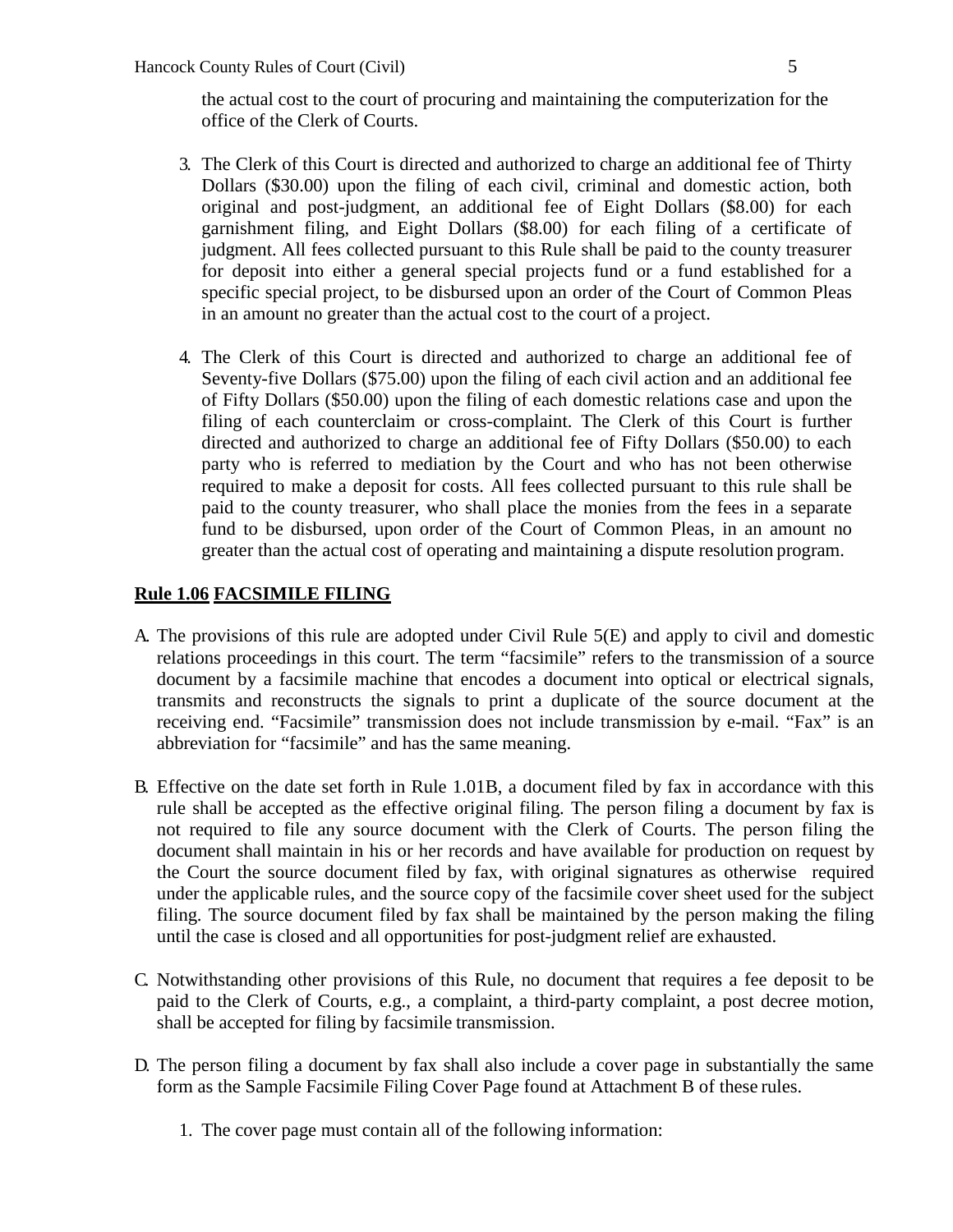- a. name of the court;
- b. title of the case;
- c. case number;
- d. name of the judge and/or magistrate to whom the case is assigned, if any;
- e. title of the document being filed (e.g., Defendant Wilson's Answer to Amended Complaint; Plaintiff Smith's Response to Defendants' Motion to Dismiss);
- f. date of transmission;
- g. transmitting fax number;
- h. indication of the number of pages included in the transmission, including the cover page;
- i. if a judge or case number has not been assigned, state that fact on the cover page;
- j. name, address, telephone number, fax number, Supreme Court registration number, if applicable, and e-mail address of the person filing the fax document if available;
- 2. The sending party bears the risk of transmitting a document by fax to the Clerk. The sending party is urged to verify receipt by the Clerk of a fax filing through whatever means that party deems appropriate.
- 3. If a document is sent by fax to the Clerk without the cover page information listed above, the document shall not be considered filed with the Clerk and the Clerk shall deposit the document in a file of failed faxed documents with a notation of the reason for the failure. The Clerk may, but is not required to, notify the sending party of a failed fax filing.
- E. A party who wishes to file a signed source document by fax shall do either of the following:
	- 1. fax a copy of the signed source document;
	- 2. fax a copy of the document without the signature but with the notation "/s/" followed by the name of the signing person where the signature appears in the signed source document.

A party who files a signed document by fax represents that the physically signed source document is in that party's possession or control.

- F. Each exhibit to a facsimile produced document that cannot be accurately transmitted via facsimile transmission for any reason shall be replaced by an insert page describing the exhibit and why it is missing. Unless the Court otherwise orders, the missing exhibit shall be filed with the Clerk as a separate document not later than five (5) court days following the filing of the facsimile document. The Court may strike any document or exhibit, or both, if missing exhibits are not filed as required by this rule.
- G. Any exhibit filed pursuant to this rule shall include a cover sheet or notice of the filing that contains the caption of the case, i.e. sets forth the name of the court, title of the case, the case number, name of the judge and the title of the exhibit being filed (e.g., Defendant's Smith's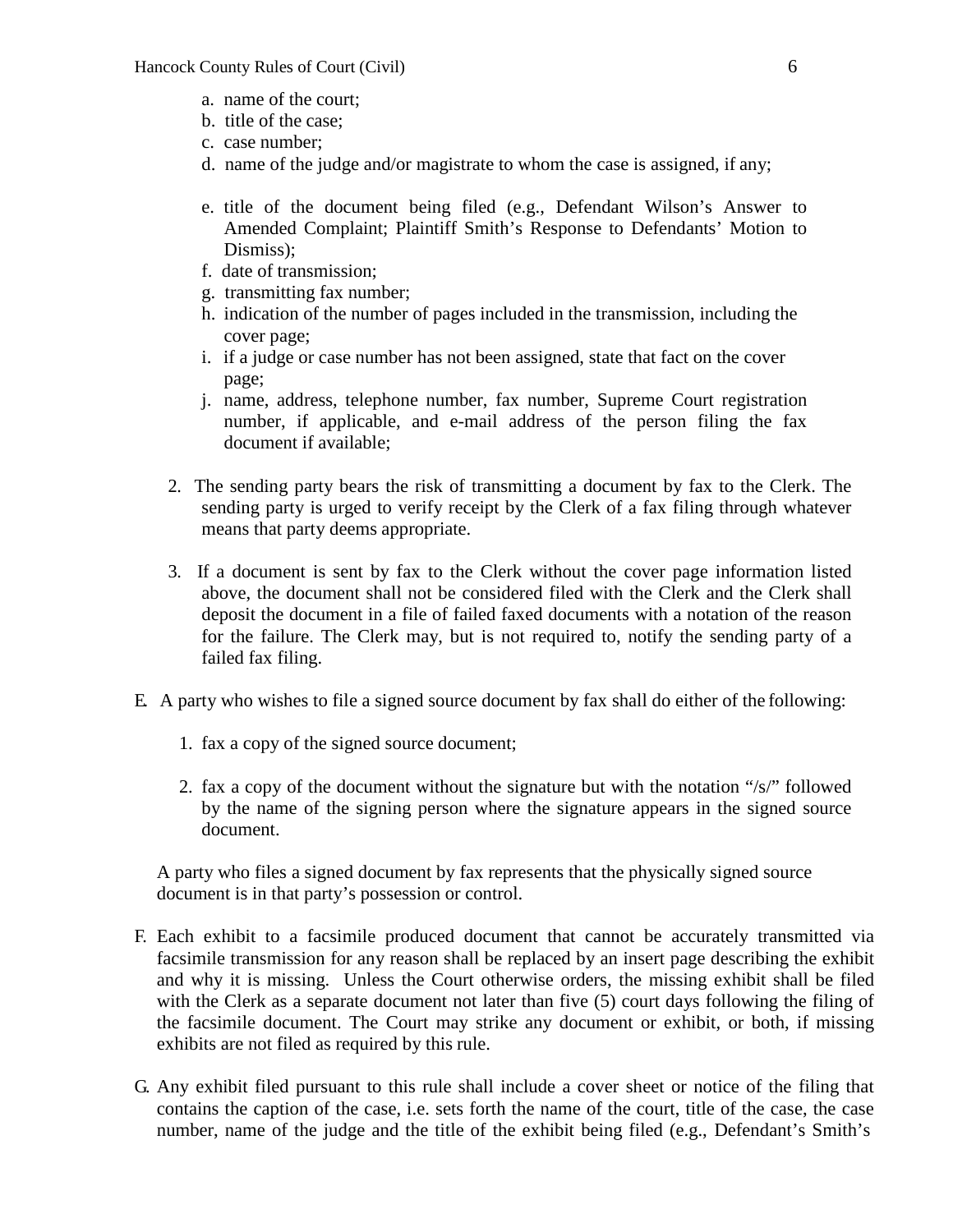Notice of Filing Exhibit "G" to Motion to Dismiss). The exhibit and cover sheet shall be signed and served in conformance with the rules governing the signing and service of pleadings in this Court. The cover sheet shall be in substantially the same form as found at Attachment C to these rules.

- H. Subject to the provisions of these rules, all documents sent by fax and received by the Clerk shall be considered filed with the Clerk of Courts as of the date and time the Clerk time-stamps the document during regular hours on the next business day, as opposed to the date and time of the fax transmission that is imprinted by the facsimile machine. However, the fax machine will be available to receive facsimile transmission of documents on the basis of 24 hours per day, seven days per week, including holidays, at the following number: (419) 424-7801.
- I. No additional fee shall be assessed for facsimile filings. However, facsimile filings shall not exceed ten (30) pages in length, including exhibits.
- J. The party filing documents by fax shall not transmit copies to the Clerk for service upon other parties.

### **Rule 1.07 WITHDRAWAL OF FILES**

- A. The Clerk of Courts shall not permit any original files pertaining to pending cases to be removed from the Clerk's office and custody except by authorized persons for immediate delivery to a judge or magistrate of this Court or unless authorization for such removal is made by the Court.
- B. After a case file has been closed and a separate record made through microfilming or other mechanical means, a file may be removed from the office of the Clerk of Courts by a licensed attorney upon delivery to the Clerk's office of a receipt for the file. All files must be returned to the Clerk's office within five (5) working days after the files are removed from the office.

### **Rule 1.08 NOTICE OF AND WITHDRAWAL FROM REPRESENTATION**

- A. Acceptance of Representation: It shall be the duty of any attorney upon accepting representation of a party in any matter to immediately notify the Court and all other parties or counsel as may be appropriate of such representation, even though the attorney's appearance may not yet have been entered in the case. Further, upon accepting employment relating to any pending civil case, the attorney shall file with the Clerk of Courts a written Entry of Appearance, Notice of Representation, or other document identifying the attorney.
- B. Withdrawal from Representation: An attorney wishing to withdraw from representation of a party in any pending action is required to file a written motion for leave to withdraw, and that attorney is not relieved of his/her obligations until such time as the Court approves a judgment entry granting such leave. It shall be the duty of any attorney to comply with DR (Disciplinary Rule) 2-110 of the Code of Professional Responsibility when requesting withdrawal. The motion for leave to withdraw shall state the basis for withdrawal under DR 2-110 and the steps taken by that attorney to comply with DR 2-110( $A$ )(2), i.e. acts to avoid prejudice to the client,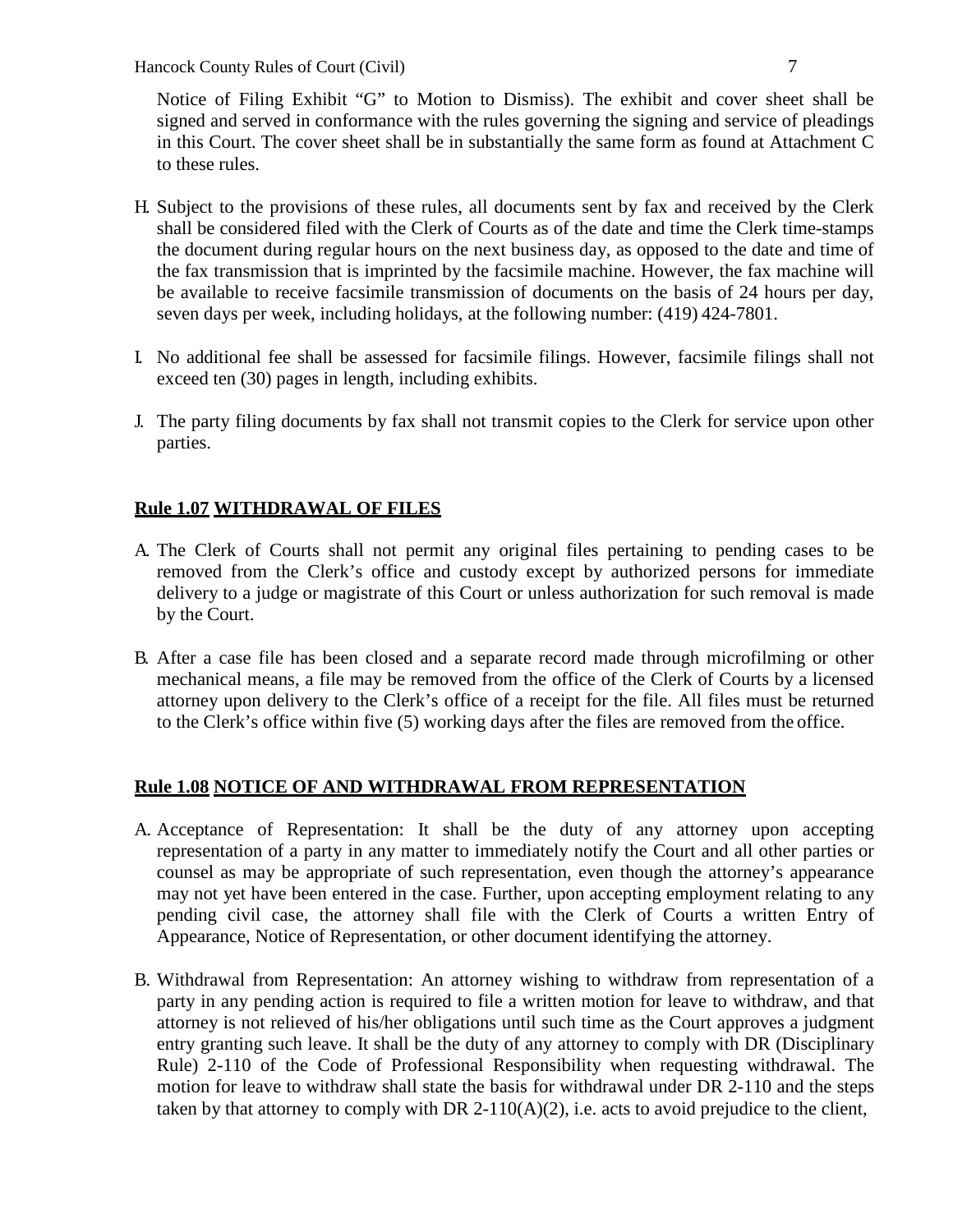notice given the client, delivery of records. At the discretion of the Court, a hearing on the motion may be scheduled.

#### **Rule 1.09 DELIVERY BY OR TO COUNSEL/SERVICE OF NOTICES**

- A. A certificate of service shall be attached to all proposed judgment entries submitted to the Court stating that upon receipt of a file-stamped copy of the same, counsel submitting the proposed judgment entry will send a copy to all counsel and/or parties of record.
- B. Where copies of pleadings, motions, briefs, memoranda and other papers have been placed in the appropriate attorney's drawer in the Clerk of Courts' office on the third floor of the Hancock County Courthouse and certificate of delivery reflects such action, it shall be deemed by the Court as delivery to counsel pursuant to the requirements of the Ohio Rules of Civil Procedure.
- C. All assignment notices generated by the Hancock County Common Pleas Court shall be placed in the attorney's drawer of appropriate counsel in the Hancock County Clerk of Courts' office. If counsel has no such drawer, the assignment notices shall be deposited with the U.S. Postal Service, postage prepaid.
- D. If a party or counsel wants a file-stamped copy of a document filed by that party or counsel to be returned by the Clerk of Courts via U.S. mail, that party or counsel must provide an addressed, postage prepaid envelope for that purpose.

#### **Rule 1.10 PRETRIAL PROCEDURE PURSUANT TO CIVIL RULE 16**

- A. The parties and their respective counsel shall appear at each pretrial session unless the assigned judge or magistrate permits a telephone conference. If any party would prefer a telephone pretrial, the requesting party must secure the agreement of all other parties and make arrangements to initiate the call to the Court. The requesting party must notify the Court within three days prior to the scheduled pretrial that all parties have agreed and arrangements have been made; otherwise, the pretrial will be conducted at the courthouse with all persons in attendance.
- B. Prior to the date and time set for pretrial, the plaintiff's counsel shall initiate contact with all other counsel or unrepresented parties to discuss substantive and procedural issues including but not limited to:
	- 1. Discovery deadlines;
	- 2. Exchange of witness lists;
	- 3. Settlement possibilities;
	- 4. Possible amendments to the pleadings;
	- 5. Evidentiary issues, including possible motions;
	- 6. Possibility of summary judgment motion(s);
	- 7. Dates for additional pretrial hearings;
	- 8. Possible trial dates (civil trials commence on Mondays at 9:00 a.m.).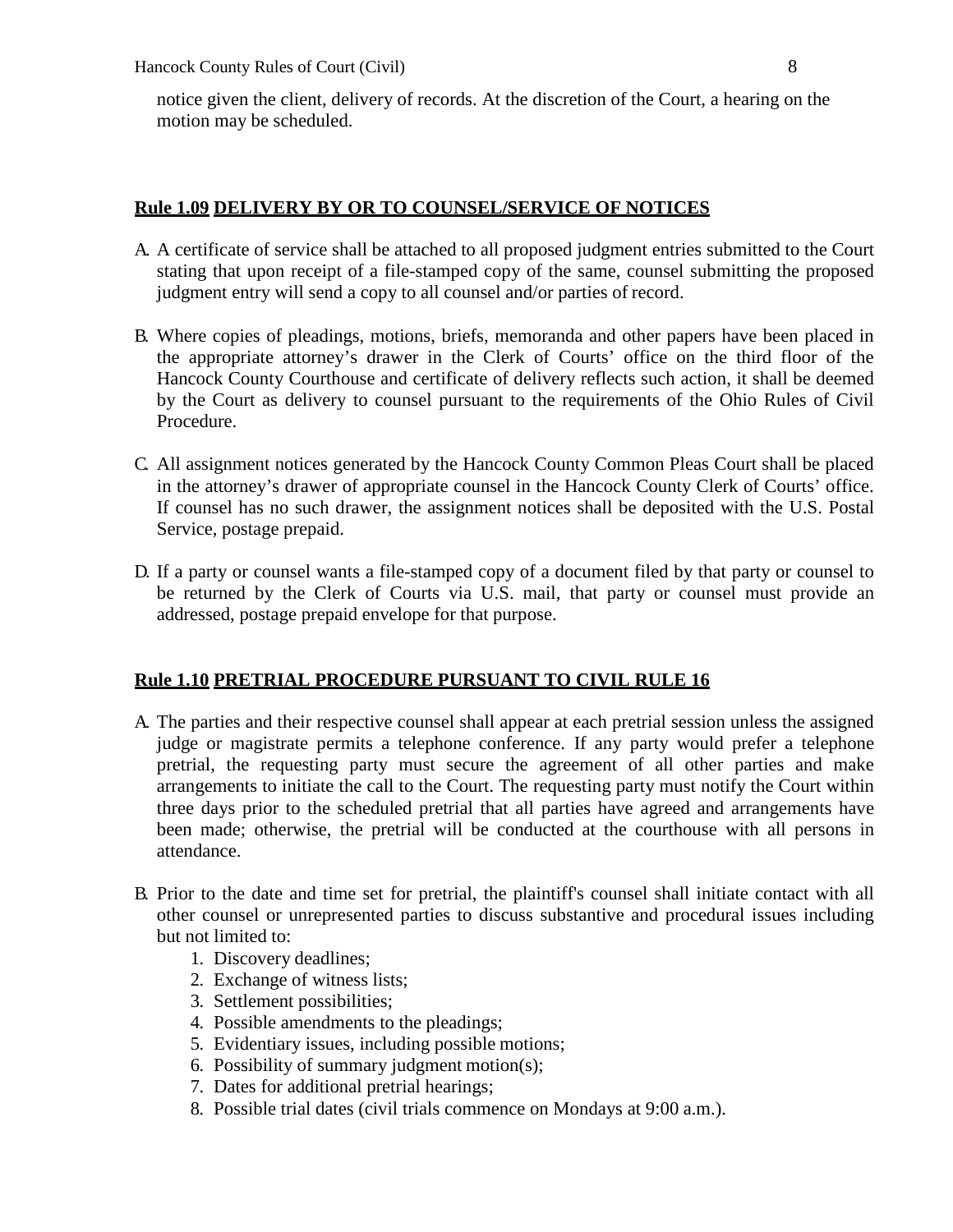If the parties have not held such discussions at the commencement of the scheduled pretrial, the pretrial will be rescheduled until such time as the parties can report to the Court that they have complied with this requirement.

- C. A party who is insured concerning the claims of the case may appear by a claims representative of that party's insurance company unless the assigned judge finds that the presence of the insured party is essential to the conduct of the pretrial and directs that the party also appear. If a party is excused from attendance after application to the assigned judge, that party must be available by telephone at the time of the pretrial to assist in negotiations unless counsel represents to the Court that counsel has full and complete negotiating and settlement authority.
- D. Statements of the parties or their counsel made in the course of any pretrial hearing shall not be binding upon the parties unless expressly made so by written stipulation in the course of the pretrial or as set forth in the judge's or magistrate's pretrial minutes.
- E. The assigned judge or magistrate shall enter pretrial minutes reciting in writing: any amendments allowed to the pleadings; any admissions, stipulations or agreements, action taken or orders entered; dates and deadlines to which the parties must adhere unless later modified by separate order, including but not limited to dates and deadlines for pretrial, discovery, witnesses, hearing or trial.

### **Rule 1.11 DISCOVERY REQUESTS**

- A. Upon the submission of or response to formal discovery requests pursuant to Civil Rules 26 through 36 to the opposing part(ies), the party submitting such requests or responses shall file with the Clerk of Courts a notice or certificate of discovery requests or responses, verifying the service of discovery requests or responses and specifying the type (e.g., interrogatories, requests for production of documents).
- B. All motions to compel discovery must include a statement of the moving party's compliance with Civil Rule 37(A)(1) and the means of compliance or are subject to denial without hearing.

### **Rule 1.12 MEDIATION**

A. Case Referral

- 1. Pending cases may be referred to mediation by the court on its own motion, upon recommendation of a magistrate, or upon the joint motion of the parties at any stage of the proceedings.
- 2. Mediation is prohibited a) as an alternative to the prosecution or adjudication of domestic violence; b) in determining whether to grant, modify or terminate a protection order; c) in determining the terms and conditions of a protection order; and d) in determining the penalty for violation of a protection order. These prohibitions shall not prevent the use of mediation in a subsequent divorce or allocation of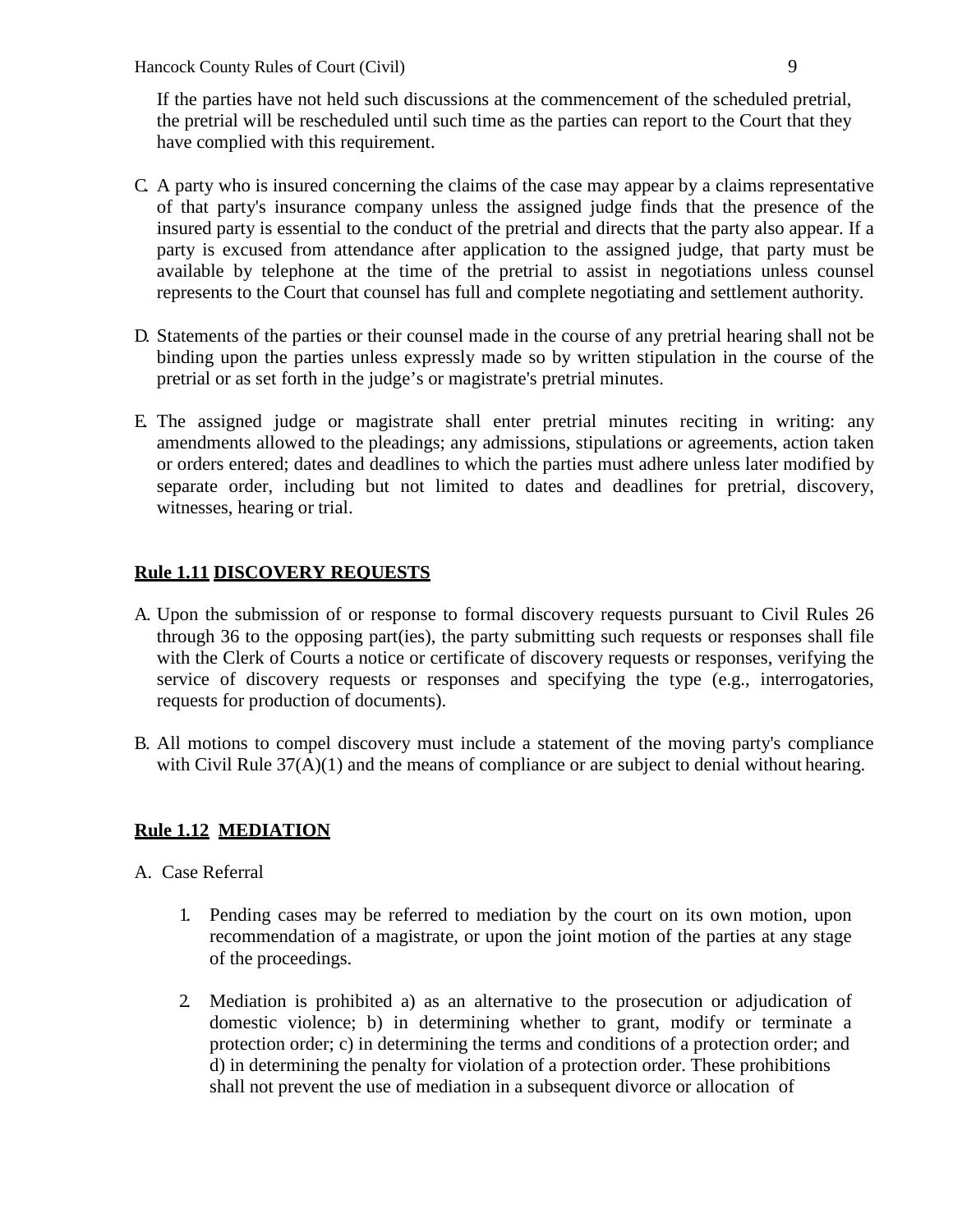parental rights and responsibilities, i.e. custody, case even though that later case may result in termination of some provisions of the protection order.

- 3. Referrals shall be to the court mediator unless, upon request of the parties and for good cause shown, the court approves a referral to another qualified mediator. Any request for referral to a mediator other than the court mediator must set forth the basis for the request, the name and address of the proposed mediator, together with an outline of his/her qualifications as mediator, and the parties' understanding of their financial obligations for payment of mediator fees.
- 4. Upon referral to mediation, the mediator shall have access to all pleadings and other documents filed with the court in the referred case.
- B. Qualifications of Mediators
	- 1. Any mediator to whom the court makes referrals in civil cases, other than domestic relations cases, shall have the minimum qualifications outlined in Rule  $16(C)(1)(a)$ and (b) of the Rules of Superintendence for the Courts of Ohio.
	- 2. Any mediator to whom the court makes referrals pursuant to Ohio Revised Code section 3109.052 and in any domestic relations case in relation to issues other than the allocation of parental rights and responsibilities shall have the minimum qualifications outlined in Rule  $16(C)(1)(c)$  of the Rules of Superintendence for the Courts of Ohio for training in family or divorce mediation.
	- 3. Any mediator to whom the court makes referrals in domestic relations cases when violence or fear of violence is alleged, suspected, or present shall have the minimum qualifications outlined in Rule  $16(C)(2)$  of the Rules of Superintendence for the Courts of Ohio for training in domestic abuse and mediation.
- C. Case Management of Mediation Cases

Unless proceedings are stayed by court order during the process of mediation, the parties shall continue to engage in the discovery or other preparatory processes and the court shall continue to manage the case by establishing deadlines and placing the matter on the trial docket.

- D. Pre-Mediation Procedures
	- 1. The court shall issue an order of referral to mediation that includes contact information and the parameters of the mediation, if appropriate.
	- 2. The mediator shall send written notice of the scheduled mediation session(s), to include the date, time, and location of the mediation sessions.
- E. Mediation Sessions and Process
	- 1. Cases referred by the Court shall be scheduled for mediation by the court mediator. All cancellations and rescheduling of mediation dates shall be made only upon approval of the court's mediator.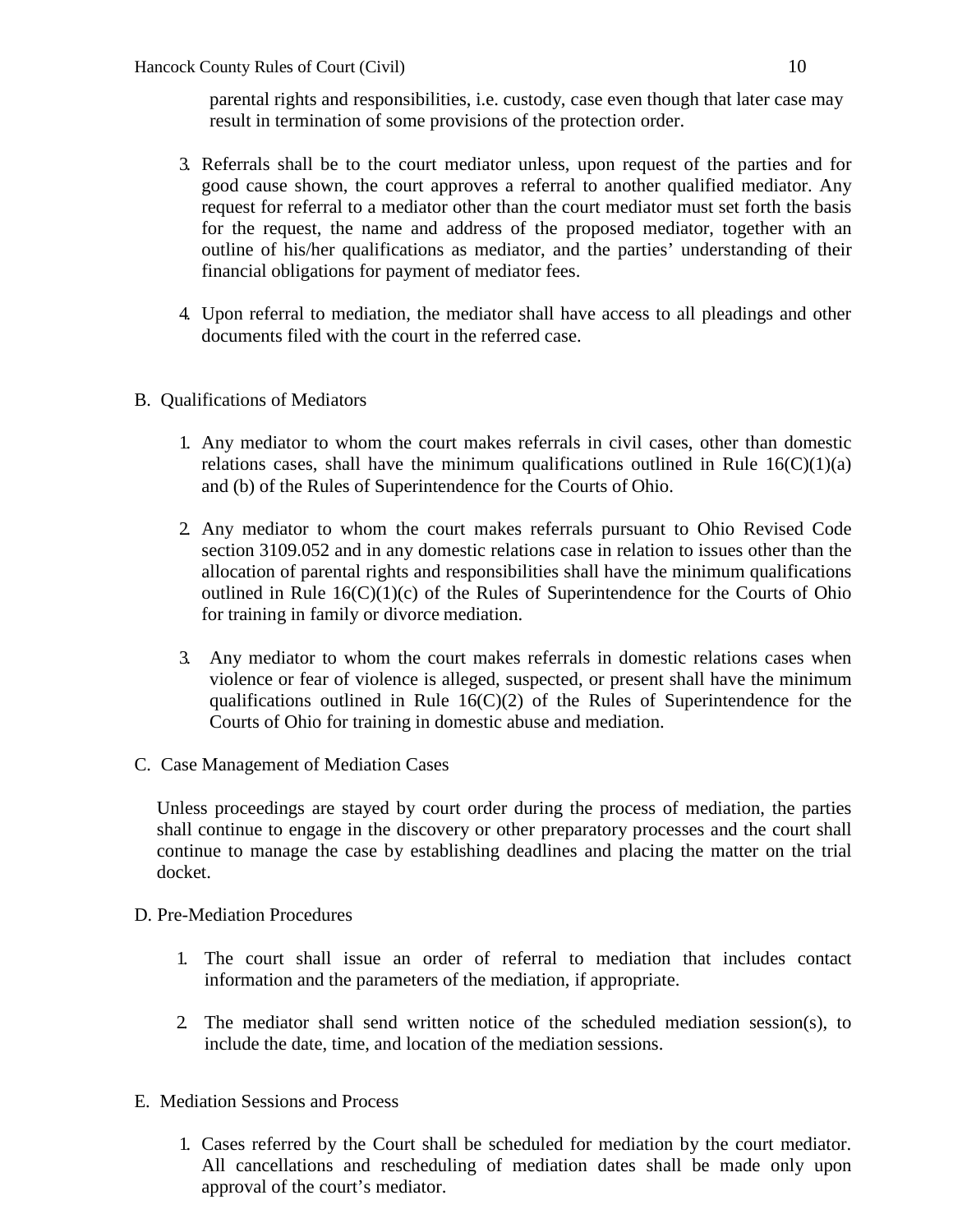- 2. The parties to the case shall attend all mediation sessions unless their attendance has been excused by the court mediator. All parties necessary for authority to settle the case must attend. Other persons may be present only with the consent of all parties and the mediator.
- 3. Each party shall be accompanied at the mediation sessions by the attorney who is primarily responsible for handling the trial of the matter, unless the attorney is excused by the court mediator.
- 4. All mediations shall be conducted in accordance with Ohio Revised Code sections 2710.01 et seq., the Uniform Mediation Act, and Ohio Revised Code section 3109.052 where applicable, Rule 16 of the rules of Superintendence for the Courts of Ohio, and any amendments to those provisions.
- 5. Communications in the mediation process, regardless of the method of referral or the nature of the issues referred, are governed by Ohio Revised Code section 2710.01 et seq., section 3109.052 where applicable, and the Ohio Rules of Evidence.
- 6. During the course of the mediation process, the mediator may, upon request of the court, report to the court on the status of the mediation, including whether additional sessions are scheduled, whether partial agreement has been reached, and the names of any necessary persons who have failed to attend a scheduled mediation session. The mediator shall keep mediation communications confidential, unless all who hold a mediation privilege, including the mediator, have consented to such disclosure.
- 7. The efforts and statements of the mediator shall not be considered to be the giving of legal advice. The mediator may provide materials for legal or other support services available in the community, but the distribution of that information shall not be construed as a recommendation of or referral to such resource. The party who receives the materials or information is responsible for evaluating those resources.
- 8. If the mediator determines that mediation will be of no benefit to the parties or that an impasse has been reached, the mediator shall inform the court and the parties that mediation is terminated. Upon conclusion of mediation, whether by termination or by full or partial agreement, the mediator shall notify the court so that the court may take appropriate action in assigning the case for further proceedings if necessary.

### F. Sanctions

If a party or counsel for a party fails to attend mediation session(s) without good cause, the Court may impose appropriate sanctions, including, but not limited to, an award of attorney's fees and other costs or appropriate sanctions.

## **Rule 1.13 ARBITRATION**

[Reserved]

### **Rule 1.14 CONTINUANCES**

A. No continuances of a court proceeding or hearing will be granted except upon written motion to the Court supported by evidence of good cause for such continuance. Every motion for a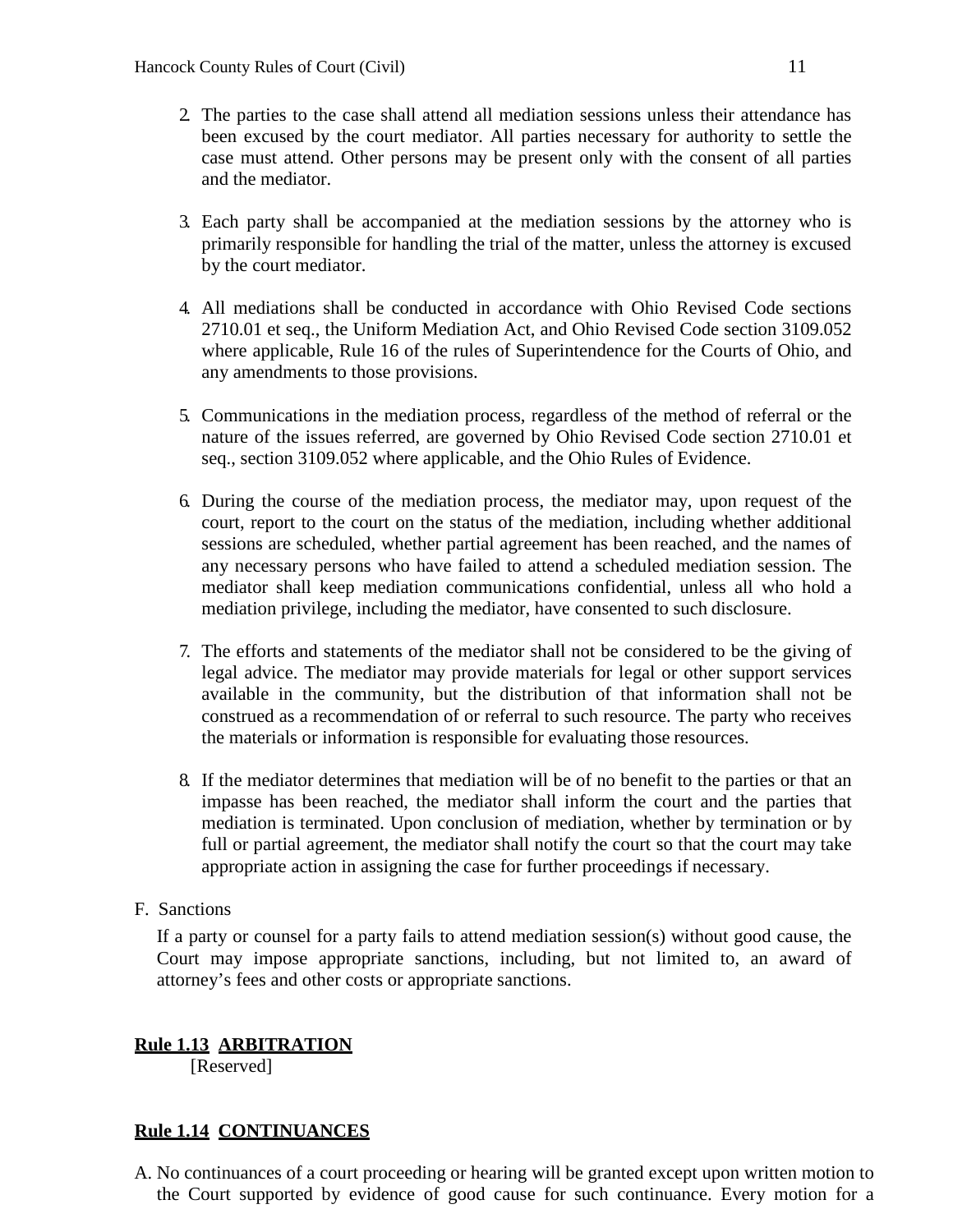continuance must recite the efforts made by the moving party to contact the opposing party or counsel concerning the request for a continuance and must state whether the opposing party or counsel consents or objects to the requested continuance.

B. Pursuant to Rule 41(B) of the Rules of Superintendence for the Courts of Ohio, when the reason to continue a trial is a conflict in trial assignment, a copy of the conflicting assignment notice must be attached to the motion and the motion filed at least 30 days prior to trial. When a motion to continue is based upon the absence of a witness, the motion must be supported by evidence of reasonable diligence on the part of counsel or the party to find and produce the witness. Except as set forth above, applications for continuances, except in extreme emergencies, must be made at least seven (7) days prior to such proceeding or hearing.

## **Rule 1.15 MOTIONS AND BRIEFS TO THE COURT**

- A. Any motion not expressly governed by Rules 65 or 75 of the Ohio Rules of Civil Procedure shall have attached or included a memorandum prepared by counsel that supports the granting of the motion. The memorandum shall contain the applicable citation to authorities supporting the position of the party. Except in cases of default under Civil Rule 55 and motion for summary judgment under Civil Rule 56, a nonmoving party shall have a period of fourteen (14) days from the filing of a motion in which to file a responsive memorandum with citation to applicable authorities. Any reply memorandum shall be filed within seven (7) days after the filing of any responsive memorandum. A file-stamped courtesy copy of any motion and memorandum, and any replies or responses, shall be delivered to the assigned judge or magistrate in the case.
- B. All motions shall be accompanied by a proposed Order. All motions filed with proposed Orders shall be submitted to the Clerk of Courts. Upon filing of the motion, the proposed Order will be delivered by the Clerk to the Court for its consideration. The Clerk may reject the filing of any motion that is not accompanied by a proposed Order. The moving party must provide a sufficient number of stamped and addressed envelopes with the proposed Order to ensure that, if approved by the Court, the Order will be served upon all other counsel or parties.
- C. All briefs, whether in cases tried to the Court or pursuant to pretrial or other order, shall be filed with the Clerk of Courts and served in accordance with the Civil Rules. In addition, a file-stamped copy shall be delivered to the assigned judge or magistrate of the case.
- D. If motions or briefs are submitted pursuant to a pretrial or other order setting a time for filing, extensions of time shall be granted only for good cause shown upon written motion filed prior to the time set for filing.

## **Rule 1.16 ORAL HEARING OF MOTIONS**

All motions may be decided by the Court upon the motions and memoranda filed by the parties without oral hearing unless oral hearing is expressly requested on behalf of a party and/or is determined necessary by the Court.

## **Rule 1.17 BANKRUPTCY ADJUDICATION**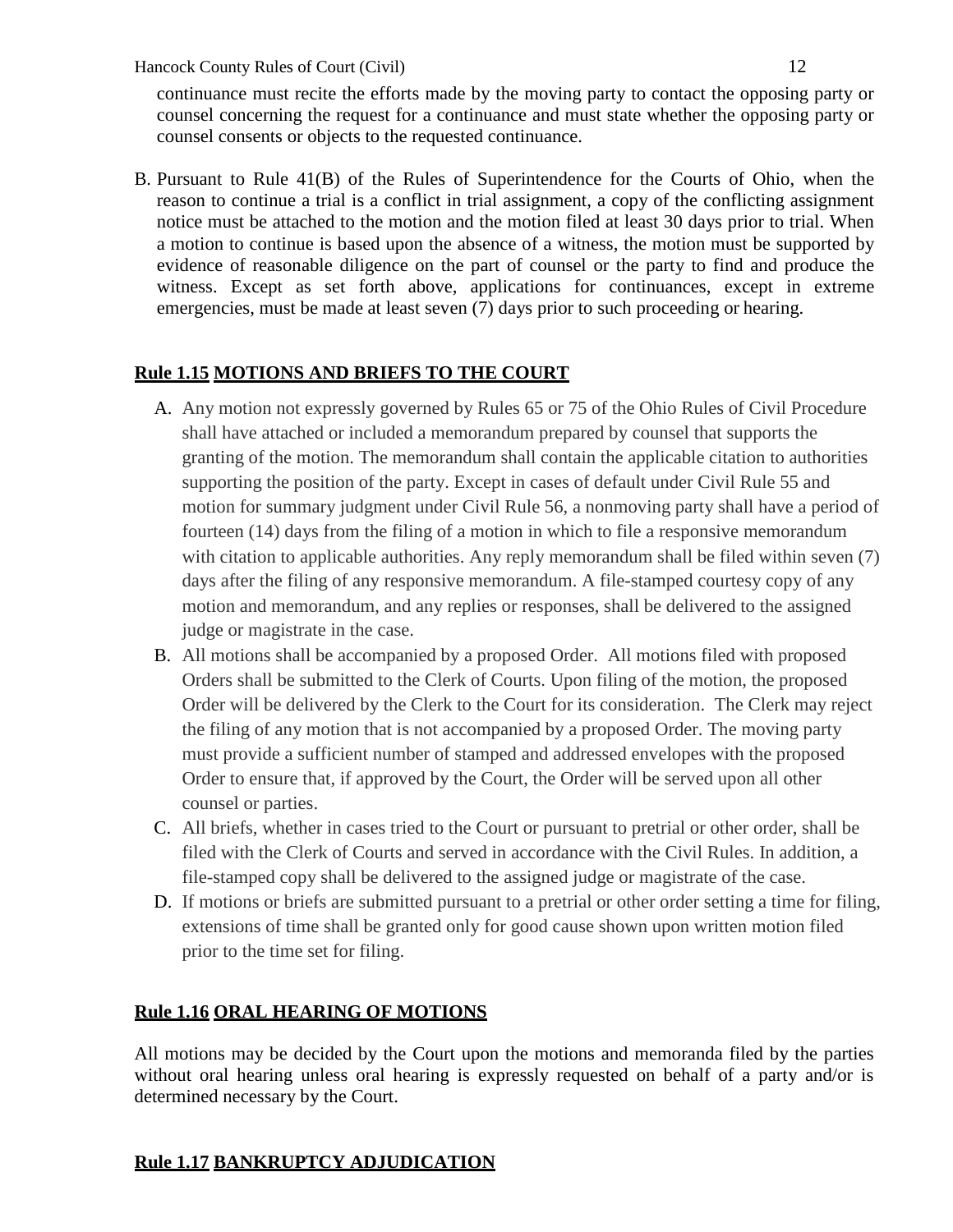Whenever any party to an action pending in this Court files a bankruptcy proceeding, the attorney of record or the unrepresented party shall, within fifteen (15) days after filing the bankruptcy, file written notice of the proceeding with the Clerk of this Court and serve a copy of such notice upon other counsel or unrepresented parties of record in such action. Upon the filing of such notice, the Court will order an indefinite stay of further proceedings and place the case on the inactive docket until discharge or dismissal is granted by the U.S. Bankruptcy Court. Costs of the action shall be paid from the deposit. Counsel or the party shall notify the Clerk of Courts by the filing of a written motion when the case is ready to proceed, and the Clerk shall require additional funds to be deposited as security for costs.

## **Rule 1.18 COURTROOM PROCEDURE**

- A. No photographic, television, recording, broadcasting, telephonic equipment or devices shall be used within the confines of the Courthouse except for official business purposes and unless approved by the Court for trial-related proceedings and unless such action is approved by the Court pursuant to Rule 12 of the Rules of Superintendence for the Courts of Ohio.
- B. During the pendency of a matter, representatives of the media will under no circumstances question or converse with prospective or selected jurors concerning a cause set for trial.
- C. Spectators and others will be seated in the courtroom on a first-come first-served basis in seats that are provided behind the rail and shall conduct themselves in a manner that does not disrupt the court proceedings. The Court may require the spectators to remain in the courtroom until a recess or adjournment.
- D. No persons except officers of the Court and duly authorized persons shall be permitted in front of the railing or bar of the common pleas courtroom.
- E. No persons within the courthouse, other than peace officers on official business, shall have on their persons or under their control any dangerous weapon or dangerous ordnance. Any person within the confines of the courthouse shall be subject to search at any time by the Sheriff of Hancock County, Ohio, or his deputies. The Sheriff and his deputies are further directed to search any and all spectators at their discretion. The Hancock County Common Pleas Court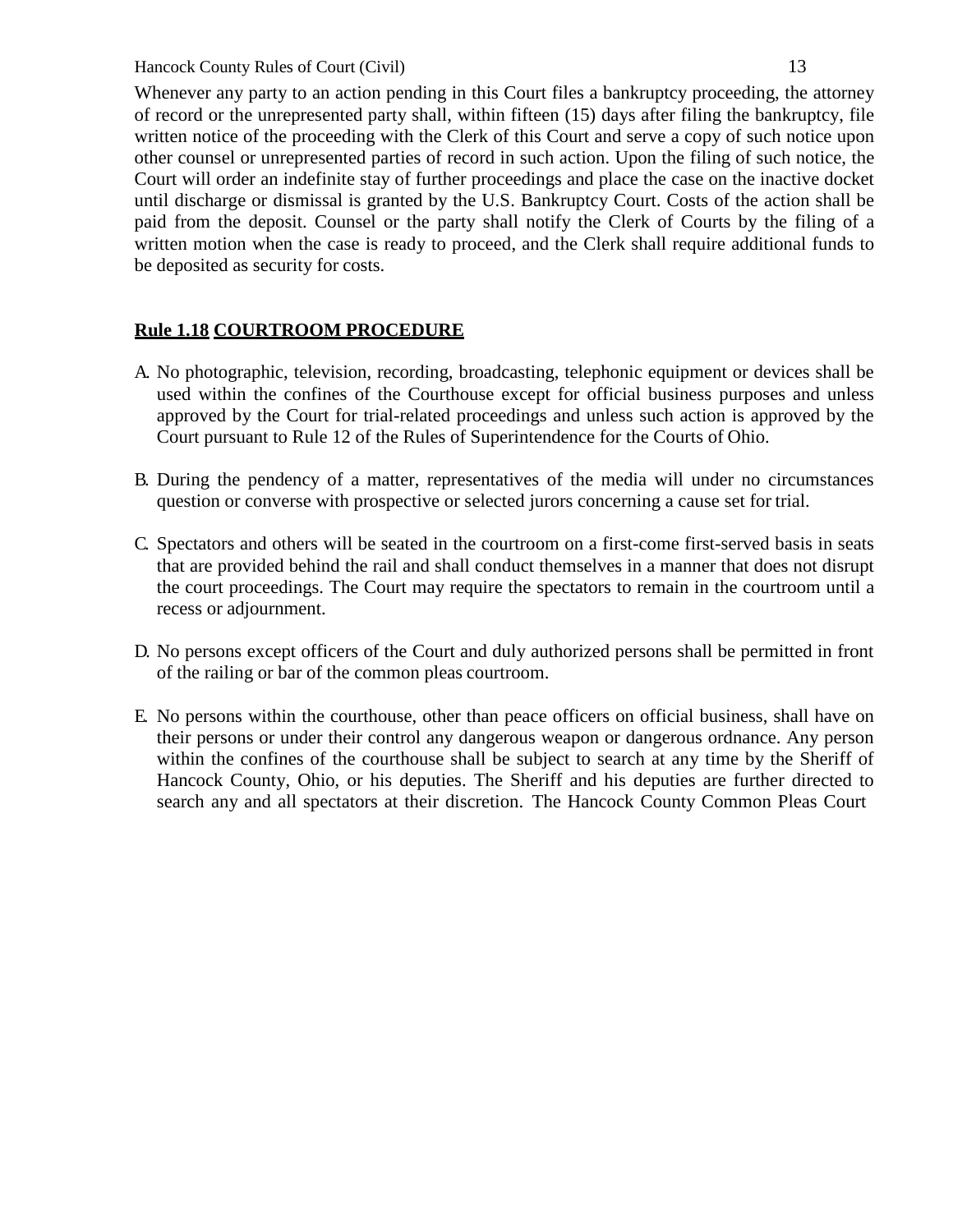Security Policy adopted in compliance with Rule 9 of the Rules of Superintendence for the Courts of Ohio governs this rule.

- F. There shall be no eating, drinking, or smoking in the courtroom unless permitted by theCourt.
- G. The Court may promulgate and enforce such other rules as may be necessary to maintain the decorum of the Court.
- H. Counsel, parties and all witnesses appearing in matters before this Court shall be appropriately attired.
- I. Any person violating these provisions may be subject to a finding of contempt of court and punished appropriately, and the violation may result in the continuance of the scheduled matter.

## **Rule 1.19 JURY USE/VOIR DIRE**

- A.The Court, subject to the provisions of Chapter 2313 of the Ohio Revised Code, adopts the procedure of the Hancock County Data Processing Board and the use of automated data processing for the selection of prospective jurors.
- B. The Court hereby adopts and incorporates the Ohio Trial Court Jury Use and Management Standards pursuant to Rule 5(B) of the Rules of Superintendence for the Courts of Ohio, and the Hancock County Common Pleas Court Jury Use and Management Plan adopted by Journal Entry of April 1, 2017, as amended from time to time, which are maintained in the office of the administrative judge.
- C. Excusal and postponement for jury service are governed by Chapter 2313 of the Ohio Revised Code or its successor. An "extraordinary circumstance" for purposes of postponement beyond the jury year includes the trial docket of the Court in the last quarter of the jury year, but postponement for such basis shall not be for more than six months.
- D. Voir dire shall be conducted in conformity with the direction of the assigned judge. During voir dire, counsel may have the use of prospective juror information sheets that have been distributed and collected by the Court. The forms shall be returned to the Court at the conclusion of a trial.

## **Rule 1.20 EXAMINATION OF WITNESSES – OBJECTIONS**

Only one (1) counsel for each party will be permitted to examine a witness, and the same counsel will be the only one permitted to object during the cross-examination of that witness at the trial of the case.

## **Rule 1.21 PREPARING AND FILING JUDGMENT ENTRIES**

A. Counsel for the party in whose favor a judgment is rendered, or who is directed to do so by the Court, shall within ten (10) days thereafter, unless further time be given by the Court, prepare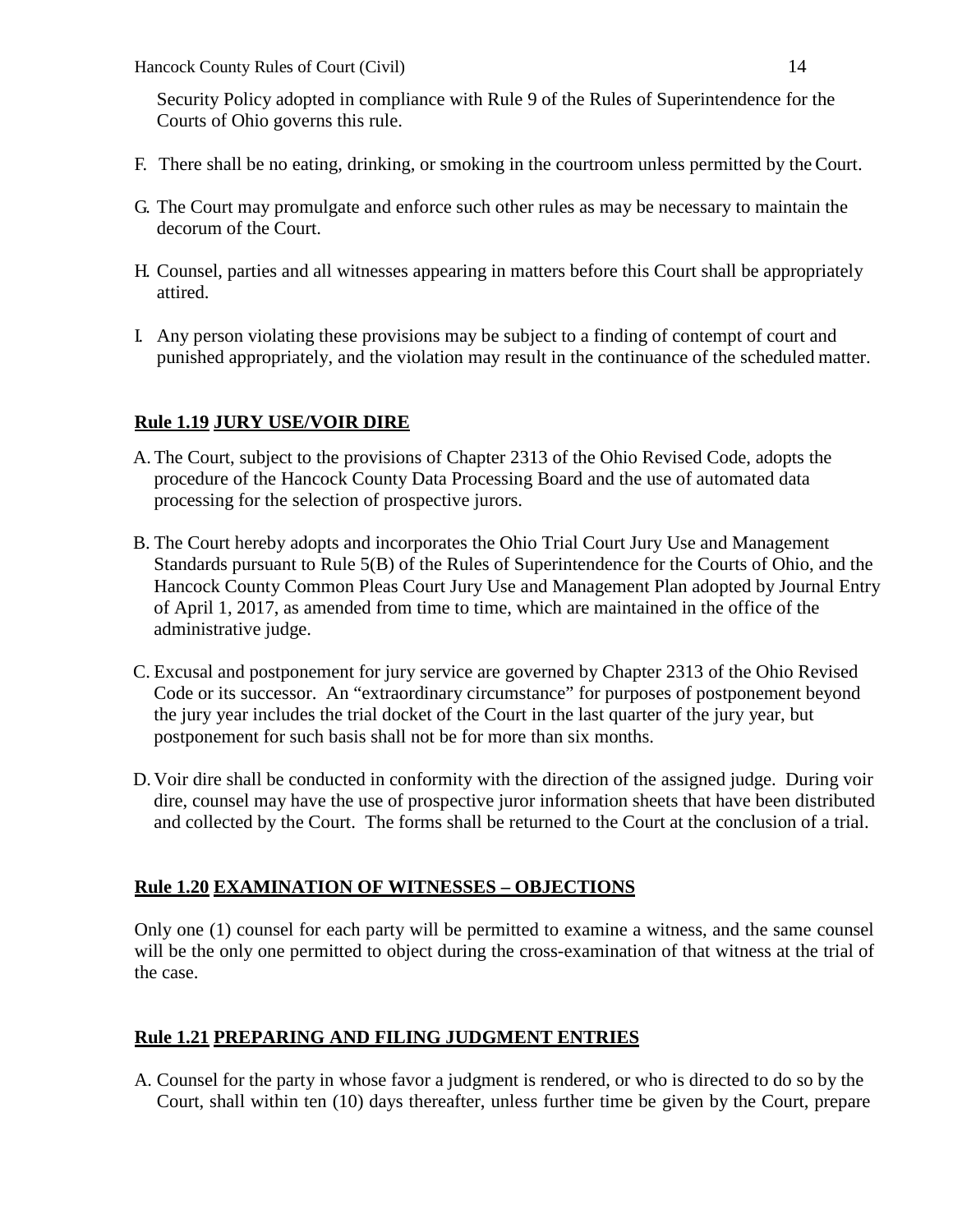and submit a proposed judgment entry to opposing counsel who shall approve or reject it within five (5) days after its receipt. Within that five-day period, any counsel for a party objecting to a proposed judgment entry shall submit to the counsel who prepared the judgment entry a written letter or memorandum setting forth the bases of objection. If, within five (5) days of the notice of objection, the parties or counsel are unable to resolve the differences and submit to the Court an approved judgment entry, then either party or both may submit proposed judgment entries to the Court with a motion to journalize the judgment entry. In the absence of counsel's approval, the Judge may approve judgment entries in accordance with the record made of the proceedings.

B. Upon the parties' or counsel's failure to timely submit a judgment entry for the Court's approval, the assigned judge or magistrate may place the action on the docket for full hearing on all pending matters, may prepare a judgment entry in conformity with the record, or may notify the parties of the intention to dismiss the action under Hancock Civ. R. 1.24.

## **Rule 1.22 REQUESTS FOR SEPARATE FINDINGS OF FACT AND CONCLUSIONS OF LAW**

- *A.* When a party requests the Court to state its findings of fact separately from its conclusions of law under the provisions of Civil Rule 52, that party shall, within fourteen (14) days of the filing of the request, submit to the Court a statement of proposed findings of fact and conclusions of law and shall serve copies thereof on all opposing parties or their counsel. Within seven (7) days after receipt of such proposed statement, each opposing party may submit to the Court an alternative proposed statement of findings of fact and conclusions of law*.*
- B. Failure to strictly comply with this Rule on the part of the party requesting the statement of findings of fact and conclusions of law will result in the Court entering a general finding.

## **Rule 1.23 DEFAULT JUDGMENTS – NOTICE**

A. If counsel for the party seeking default judgment has had telephonic or other contact with counsel on behalf of the other party, although not having entered a formal appearance in the pending action, counsel for the moving party shall notify counsel for the defaulting party, in writing, of the intention to seek default judgment. Every motion for default judgment shall state that counsel for the moving party has had no contact with any legal counsel on behalf of the defaulting party or that notice was provided to the other counsel of the intention to seek default judgment.

B. Every motion for default judgment shall state, with specificity, how service was obtained on the party against whom enforcement is sought. The motion shall include, in chronological order, all attempts at service on the defaulting party, both successful and unsuccessful.

C. Appropriate affidavits of competency and military service status shall be filed with the Court in default proceedings.

D. A motion for default judgment shall not be incorporated into any other type of motion. A motion for default judgment may be filed against multiple parties in one pleading.

### **RULE 1.24 DISMISSALS OF ACTIONS**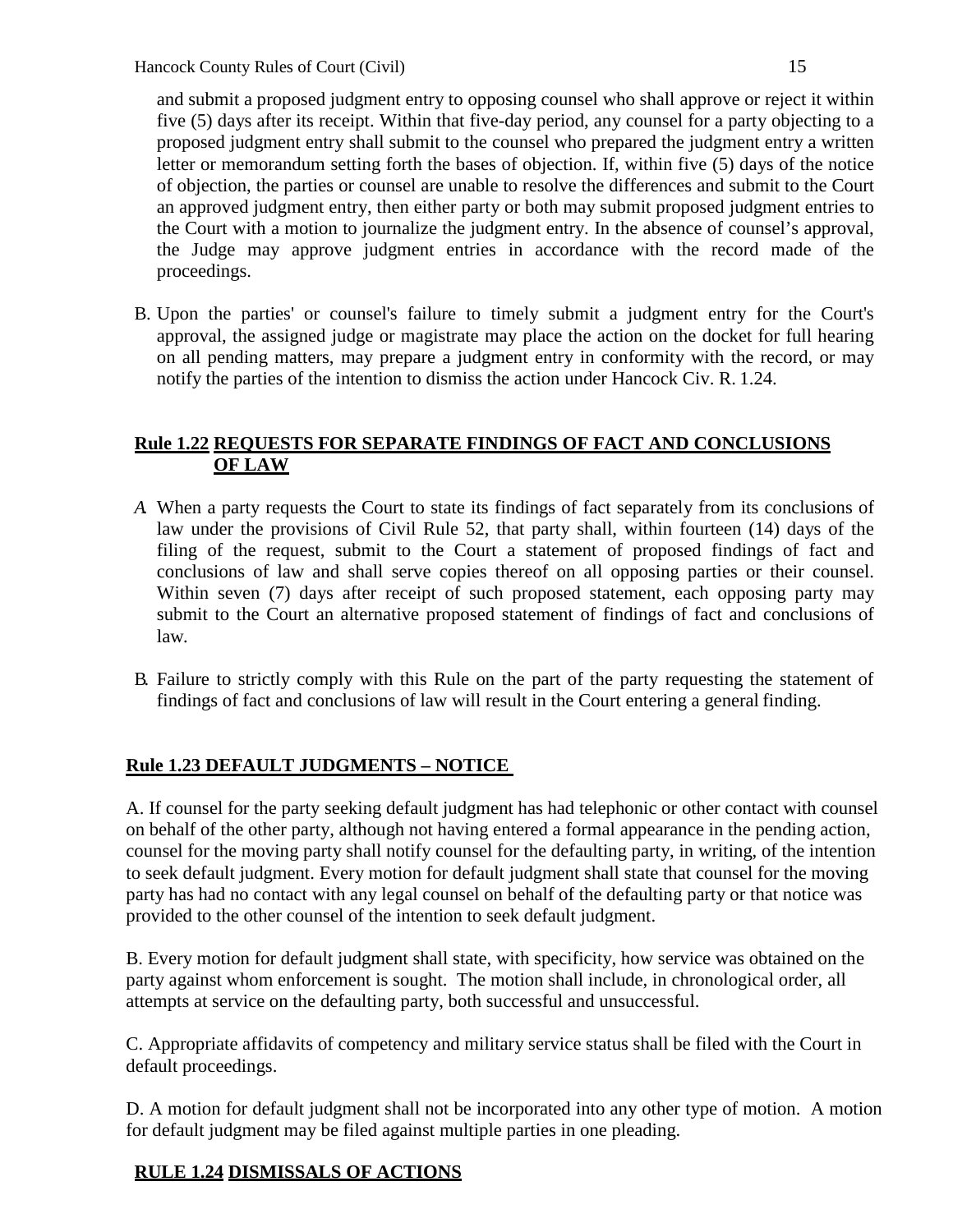A. The Court may dismiss, on its own motion, all cases in which:

- 1. There has been no affirmative action taken for an unreasonable time, including the failure to present a judgment entry following hearing;
- 2. There has been no response to the inquiries from the Court or Judicial Assistant regarding the status of the case;
- 3. Civil Rule 41 otherwise applies.
- B. Such cases will be dismissed only after notice of the intent to dismiss has been served on the parties, or the complaining or moving party, at least fourteen (14) days prior to the entry of a dismissal. Such dismissals shall be without prejudice unless otherwise ordered by the Court, without record, and costs will be taxed as the Court deems just.
- C. Upon voluntary dismissal of any action or claim, any court costs associated with that claim shall be assessed to the dismissing party.

## **Rule 1.25 PROCEEDINGS IN AID OF EXECUTION**

In connection with proceedings in aid of execution of a judgment pursuant to Chapter 2333 of the Ohio Revised Code, unless a party objects, the judgment-debtor's employer may answer and submit a court-approved questionnaire in lieu of the personal appearance of a witness. Such questionnaires are returnable to the Clerk of Courts, by personal or mail delivery, on or before 10:00 a.m. on the seventh  $(7<sup>th</sup>)$  day following the filing of the proceeding.

## **Rule 1.26 SATISFACTION OF JUDGMENT – NOTICE**

Satisfaction of all judgments is to be shown by written notice and release filed on behalf of the party to whom judgment was granted or by court order.

### **Rule 1.27 SHERIFF'S SALE, FORECLOSURE, PARTITION**

- A. In any action where the Court has entered an order or alias order of public sale of real or personal property to be made by the Sheriff and public notice of such sale is required, the Sheriff shall notify the attorney or party who obtained the order of sale of the cost for publication of said notice and the attorney or party shall, within five (5) calendar days of notification, deliver to the Sheriff a check made payable to the newspaper of general circulation in the amount required to publish the notice for the requisite number of days. The Sheriff shall deliver the notice and payment to the publisher. The court will assess the expense of publication to the appropriate party.
- B. In foreclosure cases in which property was purchased by the petitioner/plaintiff, sufficient costs, as determined by the Clerk of Courts, shall be deposited with the Clerk of Courts before the Sheriff shall issue the deed thereon.
- C. In partition cases, no election to take or the report of partition shall be confirmed within seven (7) days following the report of the commissioners therein unless the co-tenants consent thereto in writing.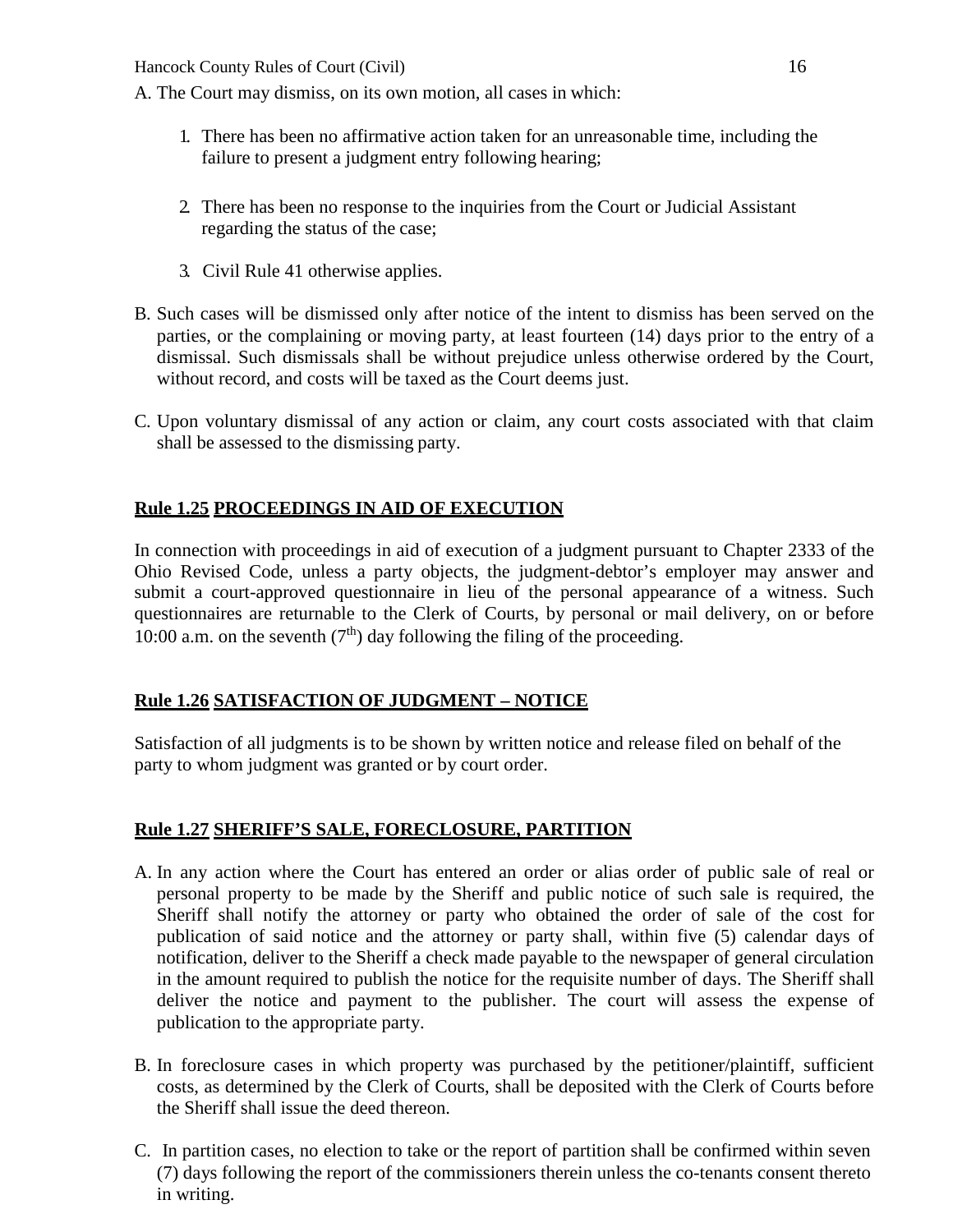- D. Pursuant to Ohio Revised Code Section 2329.29, all sheriff's sales of lands or tenements shall be held either at the Hancock County, Ohio Courthouse or in the lobby of the Hancock County, Ohio Justice Center, 200 West Crawford Street, Findlay, Ohio.
- E. The attorney representing the plaintiff shall prepare and submit to the Sheriff the deed, conveyance form, and self-addressed stamped envelope together all necessary fees pursuant to Ohio Revised Code Section 2329.31(C).
- F. All winning bidders shall submit a completed Purchaser Information Sheet prior to the time of auction. The completed form shall be made part of the record and filed with the Sheriff's return.
- G. The plaintiff shall post a One Thousand Dollar (\$1,000) deposit with the Sheriff at the time the Praecipe for sale is filed.

#### **Rule 1.28 FEES OF COUNSEL IN PROCEEDINGS**

A. Tax Sale Proceedings:

In sales of land under R.C. 5721.18 et seq., the Court will allow attorney's fees of up to One Hundred Fifty Dollars (\$150.00) for the title information or search per parcel. Counsel conducting the title search shall prepare and submit itemized bills showing the basis of their fee and, upon approval, the fee will be taxed as costs in the case.

B. Partition Proceedings:

As a general rule, fees of plaintiff's counsel in partition cases under R.C. Chapter 5307 shall be One Hundred Dollars (\$100.00) per hour, with any modifications thereof as may seem equitable, to be addressed by the Court upon request of counsel.

C. Confession of Judgment:

The fees of an attorney-at-law appearing in open court and entering the appearance of the defendant and confessing judgment under R.C. Chapter 2323 by virtue of a warrant of attorney contained in a promissory note or other evidence of indebtedness shall be taxed and paid as costs in the case in which said judgment is entered. Unless otherwise ordered, the fees for such appearance shall be One Hundred Dollars (\$100.00).

D. Trustees and Guardians ad Litem:

Fees allowed to trustees and guardians ad litem shall be fixed by the Court based on the services rendered in each case.

### **Rule 1.29 TRUSTEES' ACCOUNTS**

A. Every trustee administering a trust in this Court shall render an account of the administration of the trust at least once each two (2) years. Upon order of the Court on its own motion, or upon the motion of any interested person for good cause shown, the trustee shall render an account at other times.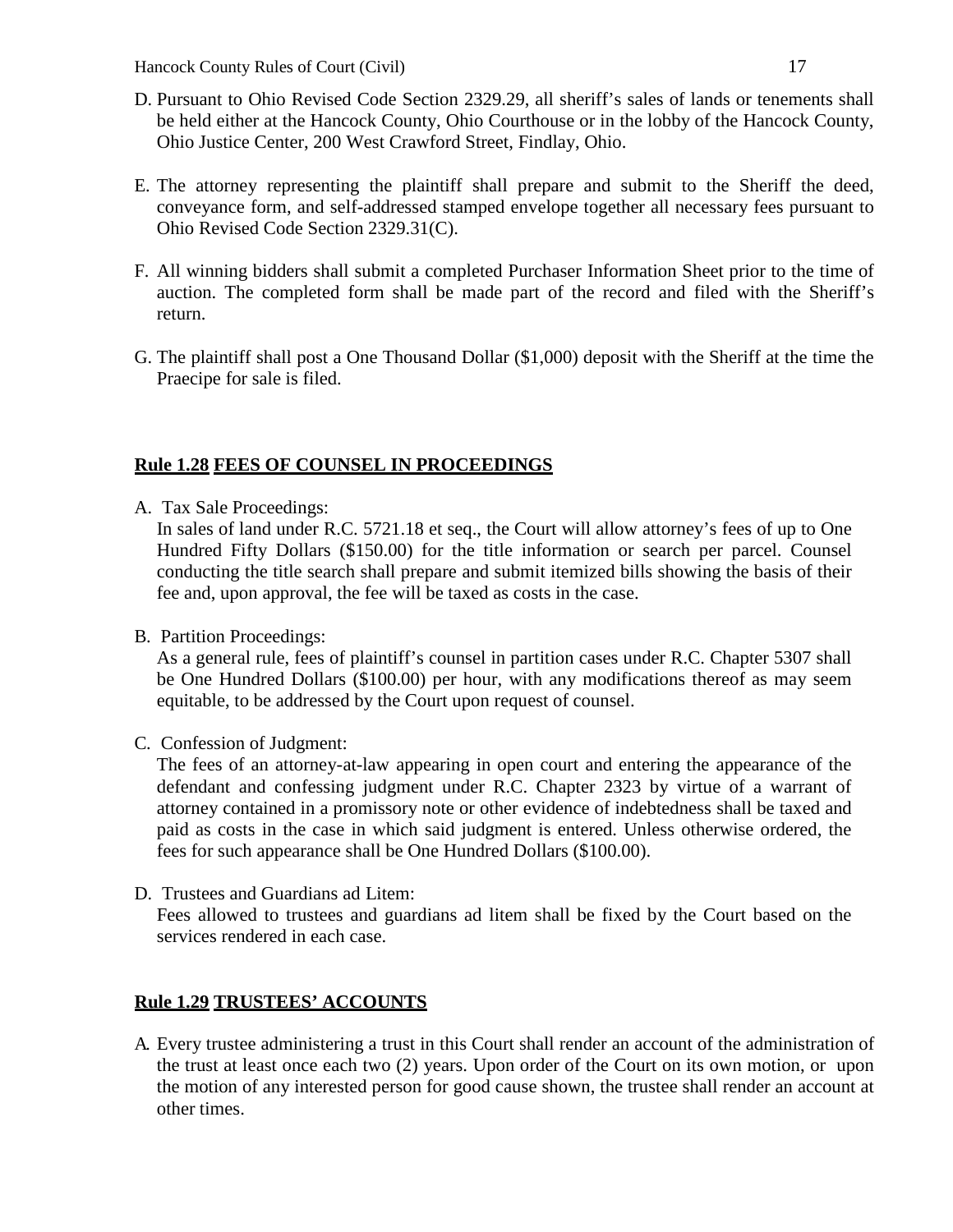- B. Every such trustee shall render a final account within thirty (30) days after termination of the trust or within such reasonable period of time as the Court may order.
- C. Accounts shall be prepared, filed, assigned for hearing, notices published, and exceptions allowed in such manner as prescribed for decedents' estates.
- D. If a trustee neglects or refuses to file an account when due or ordered by the Court, the Court on its own motion, or upon the application of an interested person, shall issue a citation to such trustee to compel the filing of the overdue account. Should such trustee fail to file an appropriate account within thirty (30) days after being served with such citation, no compensation shall be allowed for the trustee's services unless the Court finds the late filing was excusable and/or was reasonable under the circumstances.

### **Rule. 1.30 RECEIVERSHIPS**

- A. When an application is made for the appointment of a receiver, the hearing thereon shall be ordered by an entry and notice served upon interested parties. Unless otherwise ordered, a schedule of secured and unsecured creditors shall be filed with the Clerk of Courts within seven (7) business days from the time the application for a receiver is filed so that the record will show who is an interested party.
- B. The Court shall consider the recommendations of all interested parties, including unsecured and secured creditors, as to the appointment of the receiver.
- C. The receiver shall post bond as ordered by the Court and file an inventory not later than thirty (30) days from the appointment. Unless otherwise ordered, the practice prescribed by statute in the administration of decedents' estates shall be followed as to notice and hearings on exceptions to such inventory and for the filing of all accounts of the receiver.

#### **Rule 1.31 ALLOWANCE TO FIDUCIARIES FOR SERVICES AND ATTORNEYS' FEES**

In any matter pending in this Court in which a trustee, receiver or other fiduciary has been appointed by this Court, and such person desires to secure compensation for services and/or attorney's fees for legal services rendered, that person shall:

- 1. File in this Court a written application for such fees, which shall contain notice of the date and time, not less than seven (7) days from the date of filing the application, for objections to the requested fees to be filed with the Court. The applicant shall serve other counsel and/or unrepresented parties with the application. On or after the date and time for filing objections has passed and no objections having been filed, the Court shall rule on the application as it deems proper and serve all interested parties with its order thereon. In the event an objection is timely filed, it shall be set for hearing.
- 2. The provisions of this rule shall not apply to applications for compensation where the amount requested is less than Two Hundred Fifty Dollars (\$250.00), nor shall the rule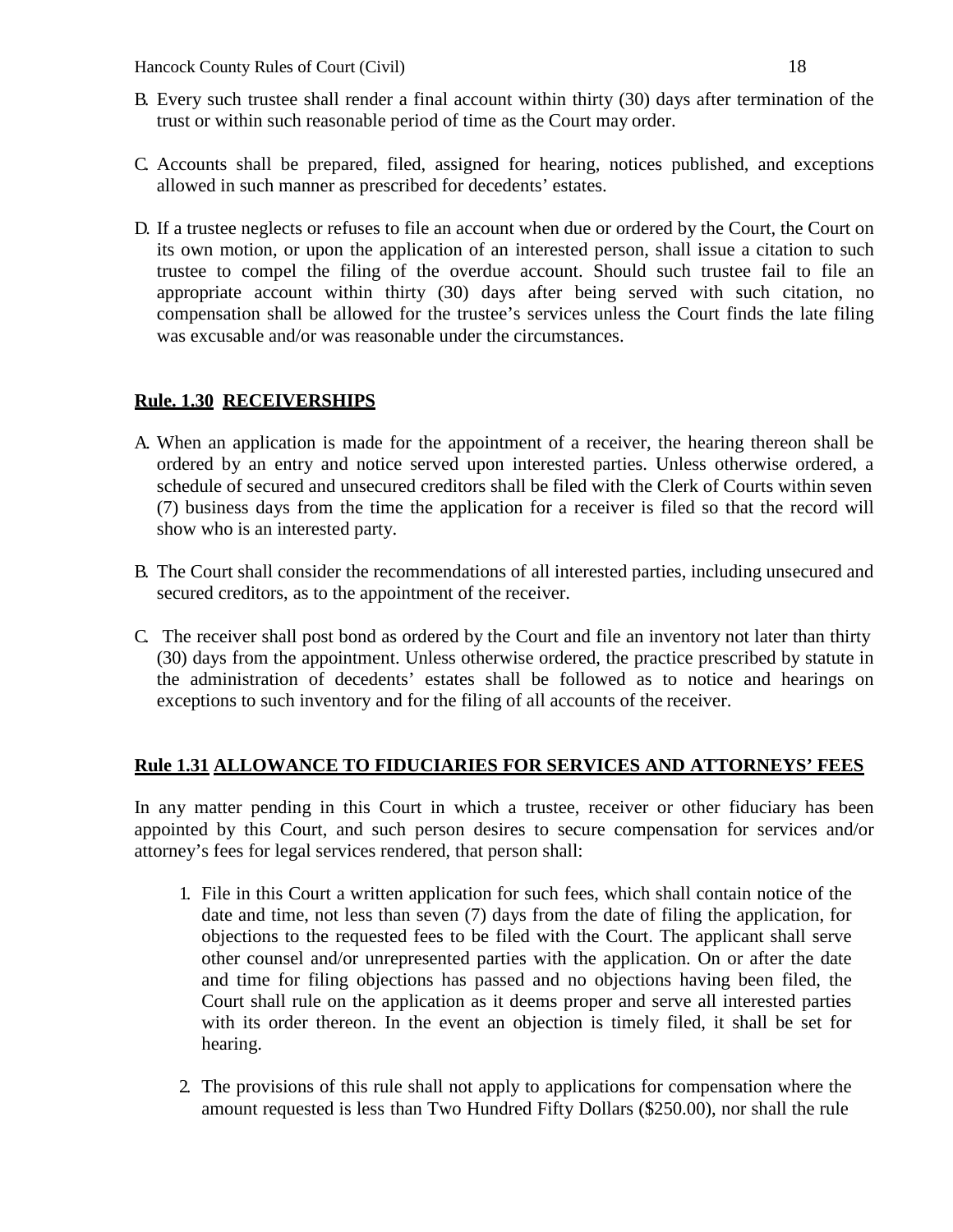be applicable to actions where the fees of compensation are fixed by journal entries that are approved by counsel and/or the parties to the action.

### **Rule 1.32 APPEALS TO THE COMMON PLEAS COURT**

- A. Matters being brought before the Court on appeal shall be strictly controlled by statute and the rules promulgated by the Supreme Court of Ohio. Time extensions may only be granted if in writing and ordered by the Judge to whom the matter is assigned after proper notice thereof to the other party or parties. Matters that necessitate the filing of briefs shall, when not in conflict with the statutes and rules of court, be governed by dates assigned at a pretrial.
- B. In matters that necessitate a demand or request directed to an agency as a prerequisite to the preparation and filing of a transcript of a record of the agency, such demand or request shall be filed by the appellant with the agency at the time of filing the notice of appeal.
- C. Failure of the parties to file bills of exception, assignments of error, demand for transcript or briefs within the required time shall establish good cause for the Court to dispose of the matter on the basis of lack of prosecution or otherwise pursuant to Civil Rule 41(B) and such other rules as may be applicable.

#### **Rule 1.33 REQUEST FOR TRANSCRIPTS**

- A. This Rule applies to civil, criminal, and domestic relations proceedings in the Hancock County Common Pleas Court.
- B. As directed by the assigned Judge or Magistrate, recording of proceedings held in this Court shall be by stenographic and/or audio electronic recording devices.
- C. In accordance with Rule 11 of the Ohio Rules of Superintendence for the Courts of Ohio, and applicable to civil, criminal, and domestic relations proceedings, the expense of a copy of an electronically recorded hearing shall be the responsibility of the attorney of record or party requesting the copy. Unless waived by the Judge or Magistrate assigned, the cost of a recording in any medium shall be \$10.00, or other fee established by the court, and payable to the Hancock County Common Pleas Court. The requesting party shall submit a written request for the recording to a Judicial Assistant, including the requesting party's name and address, the associated case name, and the date of hearing. The recording shall not be released in any format until payment is received and upon approval of the Judge or Magistrate assigned.
- D. Requests from members of the press or from the public for recordings of court proceedings shall be made in writing and directed to the Court Administrator.
- E. Recordings of grand jury proceedings shall be released only upon order of the court.
- F. Recordings of *in camera* interviews of children shall be released only upon order of the court.
- G. Transcripts must be prepared by a court reporter who has been certified by the Court. A list of currently certified court reporters is available from the Judicial Assistant of the Administrative Judge. The cost of and arrangement for preparation of the transcript is the responsibility of the requesting party/attorney. In objections to decisions issued by an assigned magistrate, Local Rule 2.06 governs requests for and submission of transcripts.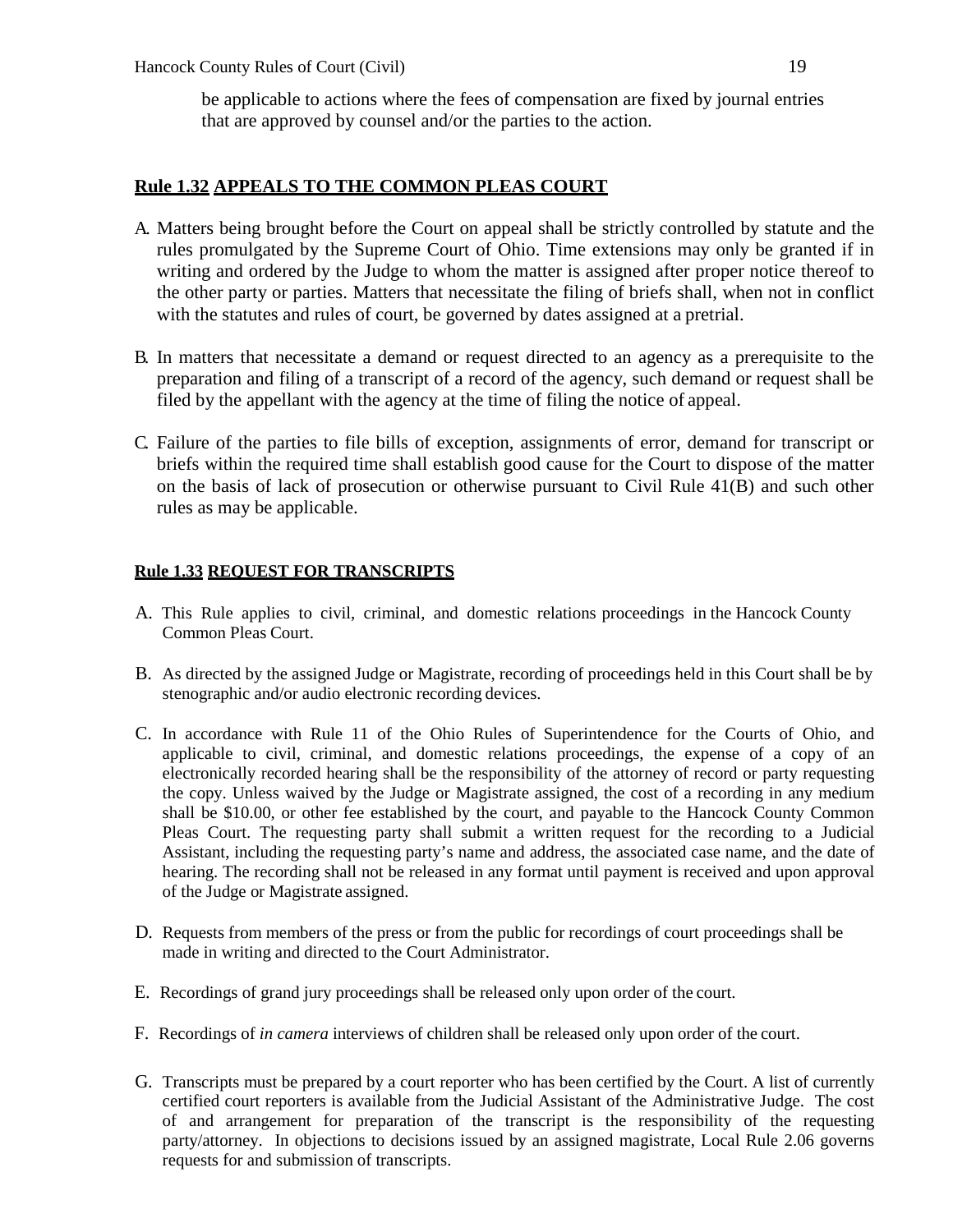H. Court reporters seeking to become certified may contact the Judicial Assistant of the Administrative Judge to arrange for certification.

### **Rule 1.34 INDEX FEE FOR APPEAL**

In addition to the deposit required by the Hancock County Clerk of Courts and the Third District Court of Appeals at the time of filing a notice of appeal in any action, the Clerk shall charge either the appellant or the appellee the sum of seventy-five cents (\$.75) for each five (5) names or any fraction of five (5) names included as parties to such appeal. This fee is for the purpose of defraying the cost of indexing.

### **Rule 1.35 RESERVED**

## **Rule 1.36 ELECTRONIC FILING OF COURT DOCUMENTS**

(A) DEFINITIONS. The following terms used in these rules are defined in this section.

(1) CLERK REVIEW. A review of electronically filed documents by the clerk of courts in accordance with court rules, policies, procedures, and practice. Court clerks may review the data and documents electronically submitted to ensure compliance with court rules, policies, procedures and practices before creating a docket entry or before docketing the case.

(2) CASE MANAGEMENT SYSTEM (CMS). A court case management system manages the receipt, processing, storage and retrieval of data associated with a case and performs actions on the data.

(3) COURT ELECTRONIC RECORD. This is any document that a court will (a) receive in electronic form, (b) record in its case management system, and (c) store in its document management system. This may include documents received in paper form and scanned into the court's DMS (see below). This will include notices and orders created by the court as well as pleadings, other documents, and attachments created by practitioners or parties. It will not include physical exhibits brought into the courtroom for the court's or jury's edification or documents and things which are not susceptible to capture in electronic form.

(4) COURT INITIATED FILINGS. These are official court documents entered into the docket or register of actions, such as notices or orders. The term "court initiated filings" is a simplification to indicate that documents will be internally created and submitted as part of the electronic court record, but could be submitted using exactly the same process as external filings if the court so desires.

(5) DESIGNATED EFILE CASE TYPES. Until such time as the court designates all filings on all cases as mandatory eFile case types, the court will designate certain cases or types of filings as mandatory, discretionary, or prohibited.

(a) Mandatory eFile Case Types. These are case types and filings that shall be submitted via the eFiling system.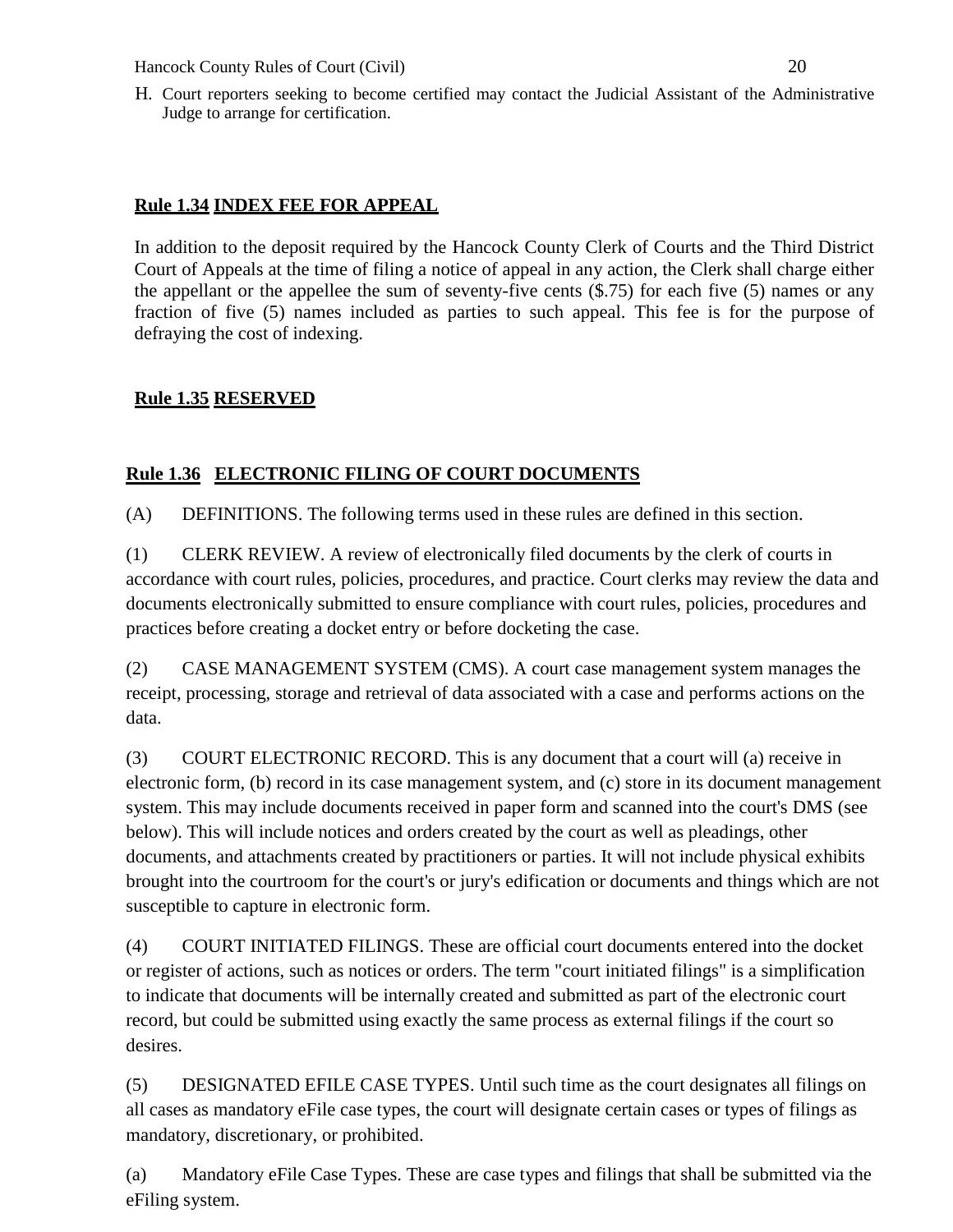(b) Discretionary eFile Case Types. These are case types and/or filings that may be submitted via the eFiling system.

(c) Prohibited eFile Case Types. These are case types and filings

that may not be filed electronically and shall be presented in paper form via traditional means via U.S. Mail or at the clerk's counter.

(6) DOCUMENT. A filing made with the court or by the court in either electronic format or scanned from paper, thus becoming part of the court's official record.

(7) DOCUMENT MANAGEMENT SYSTEM (DMS). A DMS manages the receipt, indexing, storage, and retrieval of the electronic (and scanned non-electronic) documents associated with a case.

(8) EFFECTIVE DATE AND TIME OF FILING OF A DOCUMENT. The date and time the electronic filing was received and uploaded to the clerk of court as noted by the time stamp on the submitted document.

(9) ELECTRONIC FILING (EFILE / EFILING). The electronic transmission, acceptance, and processing of a filing, referring collectively to the act of submitting documents electronically as well as the procedures and computer systems required to support said filing. A submission consists of data, one or more documents, and/or images. This definition of electronic filing does not apply to facsimile or email.

(10) ELECTRONIC FILING SYSTEM. This is the system composed of software, hardware, transport, handling, storage mechanisms, procedures, and rules to allow for the submission of eFile documents.

(11) ELECTRONIC SERVICE (ESERVICE). The electronic transmission of an original document to all other registered case participants via the electronic filing system or by other electronic means, such as email.

Upon the completion of any transmission to the electronic filing system, an electronic receipt shall be issued to the sender acknowledging receipt by the electronic filing system.

(12) ORIGINAL DOCUMENT. The electronic document received by the court from the filer.

(13) REJECTED FILING. A document that does not comply with the applicable court rules, policies and procedures and does not meet the requirements of clerk review.

# (B) ELECTRONIC FILING OF PLEADINGS AND OTHER DOCUMENTS

(1) All pleadings, motions, briefs, memoranda of law, deposition transcripts, transcripts of proceedings, orders, or other documents submitted in designated eFile case types shall be filed electronically through the court's electronic filing system. The clerk shall not accept or file any document in paper form in mandatory eFile case types from litigants represented by counsel.

(2) In conformity with the Revised Code, Civil Rule 5(E), Criminal Rule 12(B) and the Rules of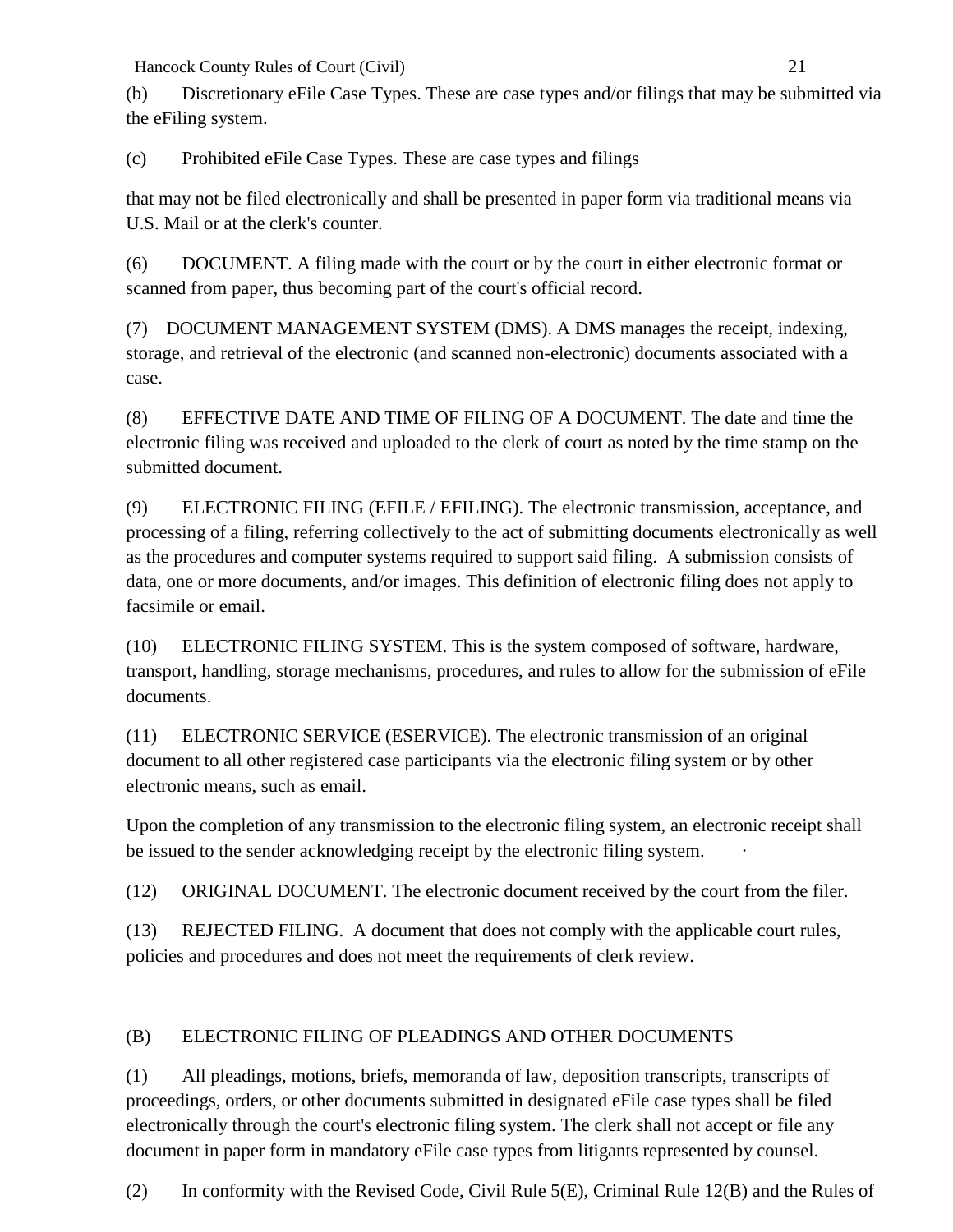Superintendence for the Courts of Ohio, complaints, pleadings and other documents may be filed with the clerk of court electronically via the Internet, subject to the provisions in this rule.

(3) APPLICATION OF RULES AND ORDERS. Unless otherwise modified by approved stipulation or court order, all rules of civil, criminal, and appellate procedure, local rules, and orders of the court shall continue to apply to all documents electronically filed.

(4) COURTESY COPIES. Paper courtesy copies of documents filed electronically shall not be delivered to the court, unless specifically requested by the Court or required by applicable rules.

# (C) ELECTRONIC FILING AND SERVICE OF ORDERS AND OTHER PAPERS

(1) For all designated eFile case types, the court shall issue, file, and serve pursuant to Civ.R. 4 all pleadings, notices, orders, and other documents using traditional certified mail service, subject to the provisions of this rule.

(2) For all designated eFile case types, the filer shall file and serve Civ.R. 5 notices, orders, and other documents using courier, mail, or electronic means. Proof of service must be filed with the clerk.

# (D) DESIGNATION OF ELECTRONIC FILING CASES

(1) Upon the designation of any particular case type as an eFile case or filing, the parties to that case who are represented by counsel shall promptly take steps to allow their counsel to file, serve, receive, review, and retrieve copies of their pleadings, notices, orders, and other documents filed in the case electronically. By definition, parties filing electronically or receiving electronic service of any documents filed must become participants in the court's electronic filing system.

(2) For eFile case types designated as mandatory, the court shall not accept or file any pleadings or instrument in paper form. Parties represented by counsel shall eFile a document by registering to use the court's electronic filing system.

(E) CONFIDENTIAL AND UNIQUE ELECTRONIC IDENTIFIER. The court's electronic filing system shall assign the party's designated representative(s) a confidential and unique electronic identifier that must be used to file, serve, receive, review, and retrieve electronically filed pleadings, orders, and other documents filed in the assigned case. Each person to whom a unique identifier has been approved shall be responsible for the security and use of such identification. All documents filed electronically will be deemed to be made with the authorization of the party who is assigned to the specific unique electronic identifier, unless the party demonstrates to the satisfaction of the court, by clear and convincing evidence, to the contrary.

(F) PRO SE LITIGANTS. All filings by parties appearing *pro se* shall be filed and served in paper form, unless the party petitions the court, and the court allows the party, to file and serve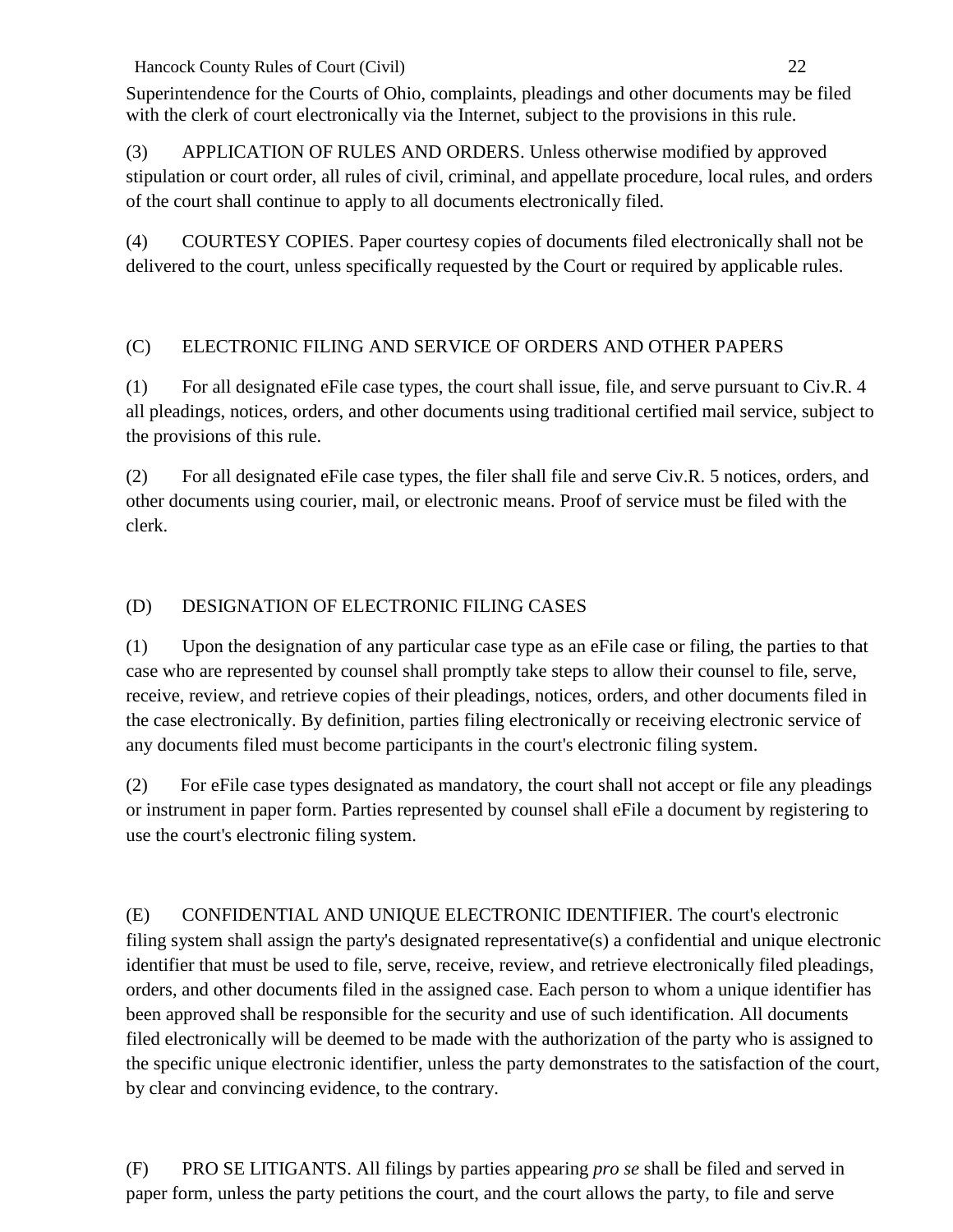electronically, in which case the party may do so through the court's electronic filing system. The clerk of courts shall scan the paper document and, as required by applicable rules, may return the paper copy to the *pro se* litigant, retain the original paper copy, or take other actions the clerk deems appropriate.

# (G) OFFICIAL COURT RECORD

(1) For case types designated for electronic filing, parties shall file all pleadings, motions, briefs, memoranda of law, deposition transcripts, transcripts of proceedings, notices, orders, or other documents electronically through the court's electronic filing system.

(2) For documents that have been electronically filed or documents filed in paper format that have been scanned and uploaded to the electronic filing system, the electronic version constitutes the official court record.

(3) Electronically filed papers have the same force and effect as those filed by traditional means.

# (H) FORM OF DOCUMENTS ELECTRONICALLY FILED

(1) FORMAT OF ELECTRONICALLY FILED DOCUMENTS. All electronically filed pleadings shall, to the extent practicable, be formatted in accordance with the applicable rules governing formatting of paper pleadings, and in any other format as the court may require from time to time. A filed pleading shall not be filed as a scanned image document. Such pleadings shall be filed in a PDF format that permits word searches. A filed document shall not contain links to other documents or references in the court's case management system, unless they are incorporated into the filed document. External links are prohibited.

(2) LOCATION OF DATE AND TIME STAMP. Filers must leave a marginal location at the top right of each page for date and time stamps. This blank space must be no less than 2-1/2 inches wide and 3/4 inch high.

(3) PORTABLE DOCUMENT FORMAT. All electronically filed documents, pleadings, and papers shall be filed with the clerk in portable document format (PDF) with the exception of proposed orders. Proposed orders must be submitted in Word [.doc or .docx] and reference the specific motion to which it applies. The electronic filing system will electronically transmit the proposed order to the assigned judge or judicial hearing officer.

(4) SIZE OF FILING. Documents shall be limited to ten megabytes (10MB) in size. No combination of PDF files in one transmission may accumulate to more than thirty megabytes (30MB) in size. The formatting requirements and limitations set forth in section 1.03 of these rules apply to electronically filed documents.

(5) RESOLUTION OF FILING. Documents shall be submitted in a resolution not less than 300 dots per inch (DPI).

(6) SIGNATURES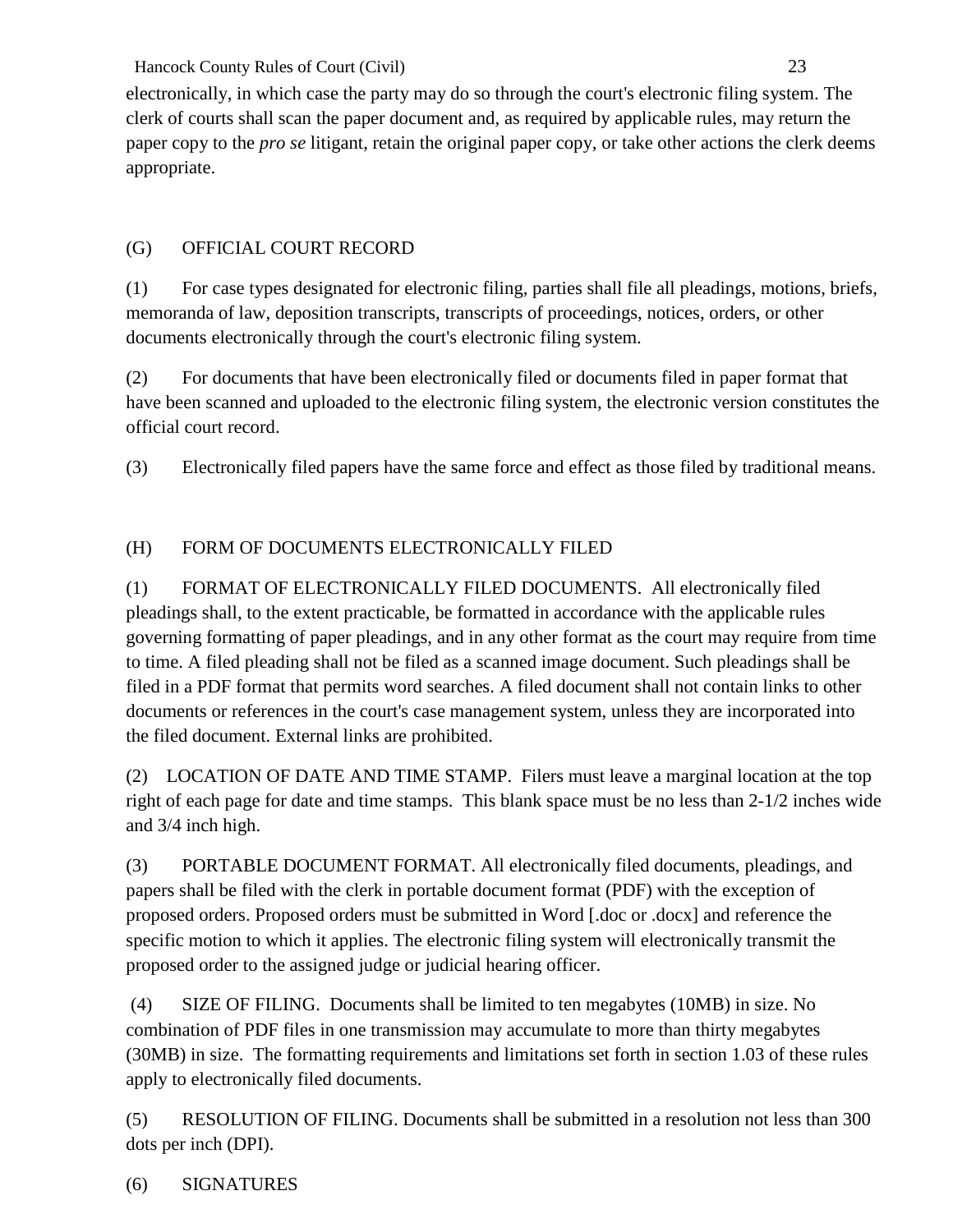(a) ATTORNEY/FILING PARTY SIGNATURE. Documents filed electronically with the clerk that require an attorney's or filing party's signature shall be signed with a conformed signature of "/s/ (name)." The correct format for an attorney conformed signature is as follows:

/s/ Attorney Name Attorney's Name Bar Number OOXXXXX Attorney for (party) Law Firm Address Telephone number Email address Fax number (if any)

The conformed signature on an electronically filed document is deemed to constitute a signature on the document for the purposes of signature requirements imposed by the Rules of Superintendence, Rules of Civil Procedure, Rules of Criminal Procedure, Rules of Appellate Procedure, and/or any other law, rule of court, or local rule of practice or procedure.

(b) MULTIPLE SIGNATURES. When a stipulation or other document requires two or more signatures:

(i) The filing party or attorney shall confirm that the content of the document is acceptable to all persons required to sign the document. The filer will indicate the agreement of other counsel or parties at the appropriate place in the document, usually on the signature line.

(ii) The filing party or attorney then shall file the document electronically, indicating the signatories, e.g., /s/ Jane Doe, /s/ John Smith, etc.

(c) THIRD-PARTY SIGNATURES. Documents containing signatures of third-parties (i.e., unopposed motions, affidavits, stipulations, etc.) shall be electronically filed only as a scanned image.

(d) JUDGE/JUDICIAL OFFICER SIGNATURE. Electronic documents may be signed by a judge or judicial officer via a digitized image of his or her signature. All orders, decrees, judgments, and other documents signed in this manner shall have the same force and effect as if the judge or judicial hearing officer had affixed his or her signature to a paper copy of the order and it had been entered on the docket in a conventional manner.

## (I) REMOVAL OF METADATA AND PERSONAL AND PRIVATE INFORMATION

(1) Metadata includes information about the document and its contents, such as the author's name, keywords, and copyright information, used by search utilities. Metadata is invisible information retained as a document is being drafted, edited, and refined, including changes made, when, and by whom.

(2) The clerk of courts has no obligation and shall not be responsible for removing metadata or any personal and private or confidential information contained in a document that is electronically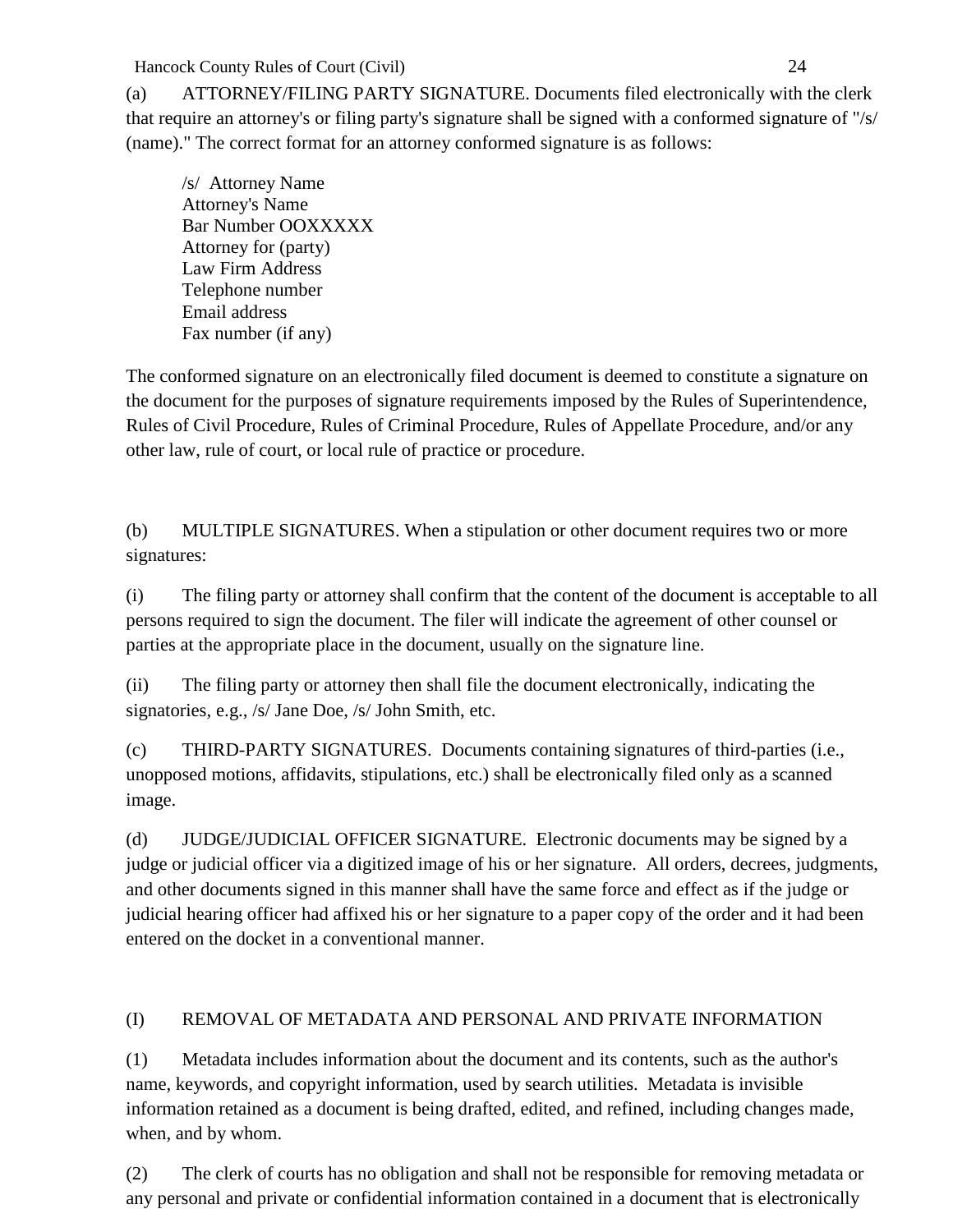Hancock County Rules of Court (Civil) 25 filed.

(3) The following warning shall be posted on the court's e-filing portal: "WARNING: Removal of document metadata is the responsibility of the filer. Any document metadata remaining may become part of the public record." The failure to post this warning on the court's e-filing portal does not change or alter the responsibility of the filer and does not impose any obligation on the clerk of courts or the court.

(4) Any person, by utilizing the court's e-filing system, consents to defend, indemnify and hold harmless the Hancock County Court of Common Pleas, the Clerk of Courts, the Hancock County Board of Commissioners, and all of their judges, deputy clerks, agents, and employees, from any and all damages that may result from the theft or misuse of personal and private or confidential information, whether visible or hidden in or contained within the metadata of a document presented for electronic filing.

(5) Judges and judicial staff should remove metadata from any orders, judgment entries, or other filings where the judge deems it advisable to remove all prior versions of or any other information about that document.

(6) The following information on removing metadata is available from Adobe.com. The court does not make any representations regarding the content of any of the following information and is not responsible for maintaining any of the following information. The following information is set forth for informational purposes only:

Sanitization-Remove hidden data from PDF files with Adobe® Acrobat® XI.

With a single click, find and delete all hidden data in a PDF file, including text, metadata, annotations, form fields, attachments, and bookmarks.

(a) At the top right in Acrobat, click the Tools pane. Open the Protection panel.

(b) The sanitation tools are listed under the heading Hidden Information. To permanently remove items such as metadata, comments, and file attachments, select Sanitize Document. Click OK. To have more control over what is removed, select Remove Hidden Information.

(c) Type a name for your file, and click Save.

To learn more about removing confidential data from PDF files, see Redaction-Remove visible data from PDF files with Acrobat XI. Filers may refer to the many on-line resources, such as:

www.prepressure.com/pdf/basics/metadata www.youtube.com/watch?v=3xPnLhdyuZQ

https://support.office.com/en-us/article/Remove-hidden-data-and-personal-information-byinspecting-documents-356b7b5d-77af-44fe-a07f-9aa4d085966f

# (J) TIME FOR FILING AND EFFECT OF USE OF EFILE

(1) Any document filed electronically shall be considered as filed with the court when the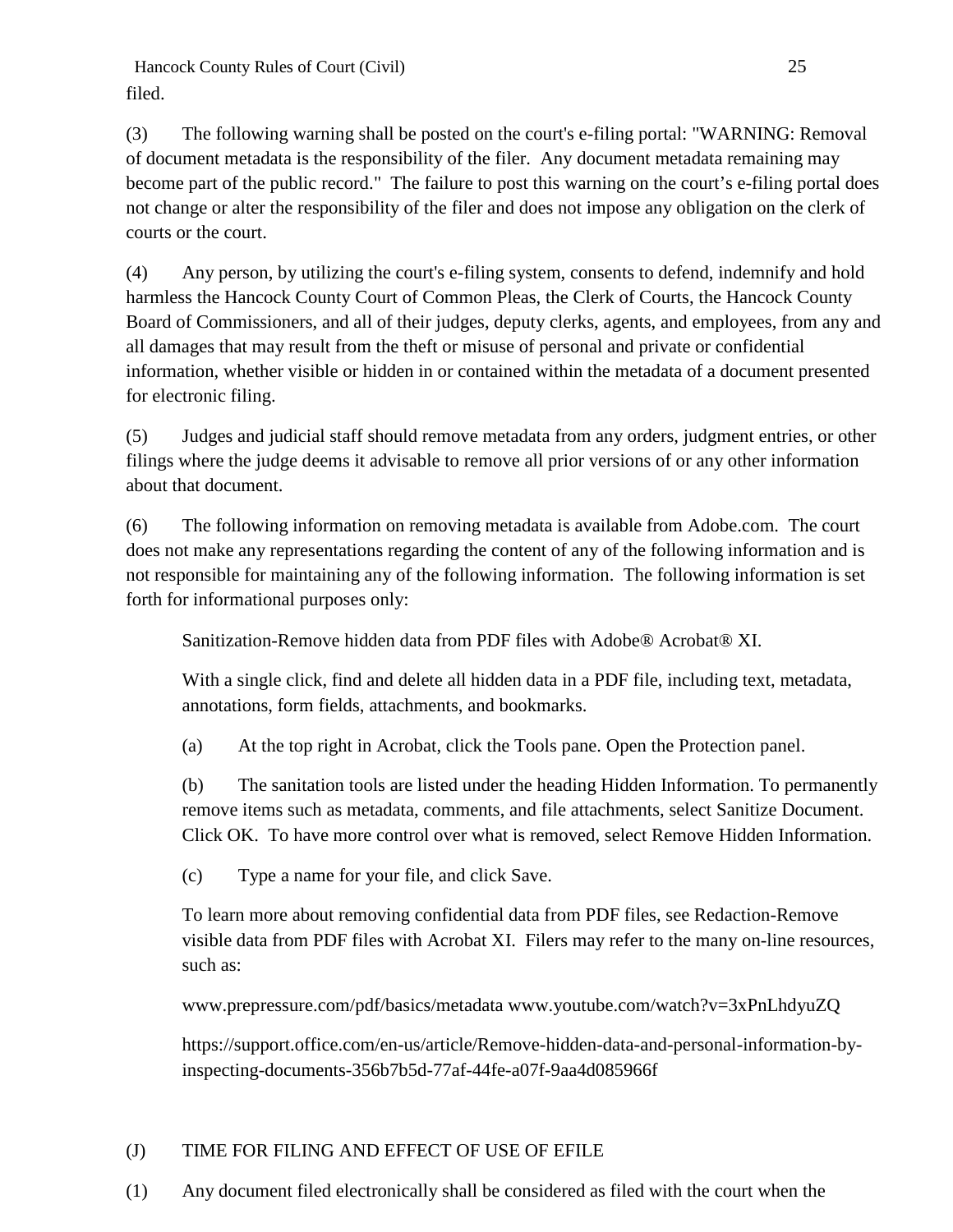transmission of the court's electronic filing system is complete ("effective date and time") and payment, if required, has been successfully tendered electronically. An electronic filing may be submitted to the clerk twenty-four hours a day, seven days a week. Nonetheless, the ability to file seven days a week shall not advance the date within which any document must be filed to a date on which the clerk of courts is not open (that is, on a weekend, legal holiday, or other closure). Further, on the date on which a document must be filed, the document may be electronically filed up until11:59 p.m. Eastern Standard Time or Eastern Daylight Saving Time, whichever is in effect on that date. Any document filed after 11:59 p.m. Eastern Standard Time or Eastern Daylight Saving Time shall be deemed to have been filed on the next day. The court's electronic filing system is hereby appointed as the agent of the Hancock County Clerk of Courts for the purpose of electronic filing, receipt, service, and retrieval of electronic documents.

(2) Upon receipt of a filing, the court's electronic filing system shall issue a confirmation that the filing has been received. The confirmation shall include the date and time of receipt and serve as proof of filing.

(3) A filer will receive subsequent notification from the clerk of courts that the filing has been ACCEPTED, placed in a PENDING status, or REJECTED by the clerk's office for docketing and filing into the general division's case management system. Each document will receive an electronic stamp. When the filing is ACCEPTED by the clerk, this stamp will include the date and time that the filer transmitted the document to the court's electronic filing system as well as the unique confirmation number of the filing.

(4) The clerk of courts shall review all filings to determine compliance with applicable court rules, policies, procedures and practices. The clerk may review the data and documents electronically submitted to ensure compliance with court rules, policies, procedures and practices before creating a docket entry or before docketing the case.

(5) If a filing is found to have any missing element or to not otherwise comply with court rules, policies, procedures and practices, the clerk of courts may place the document in a PENDING status and transmit a notice to the filer. The filer will have two business days to complete the filing. If the filing is completed within two business days, it may be ACCEPTED by the clerk, and the filing will be deemed effective and completed on the date on which it originally was electronically filed. If the filing is not completed within two business days, it will be moved from PENDING status to REJECTED status.

(6) In the event that the submitted document is REJECTED by the clerk following review, the document is not filed and shall not become part of the official court record, and the filer will be required to re-submit and file the document to meet any filing requirements or deadlines.

(7) All documents submitted for e-filing shall not be considered a public record until ACCEPTED by the clerk following review.

## (K) SYSTEM FILING ERRORS

(1) If the electronic filing is not filed with the court because of an error in the receipt of the document by the court's electronic filing system due to circumstances under the court's or clerk of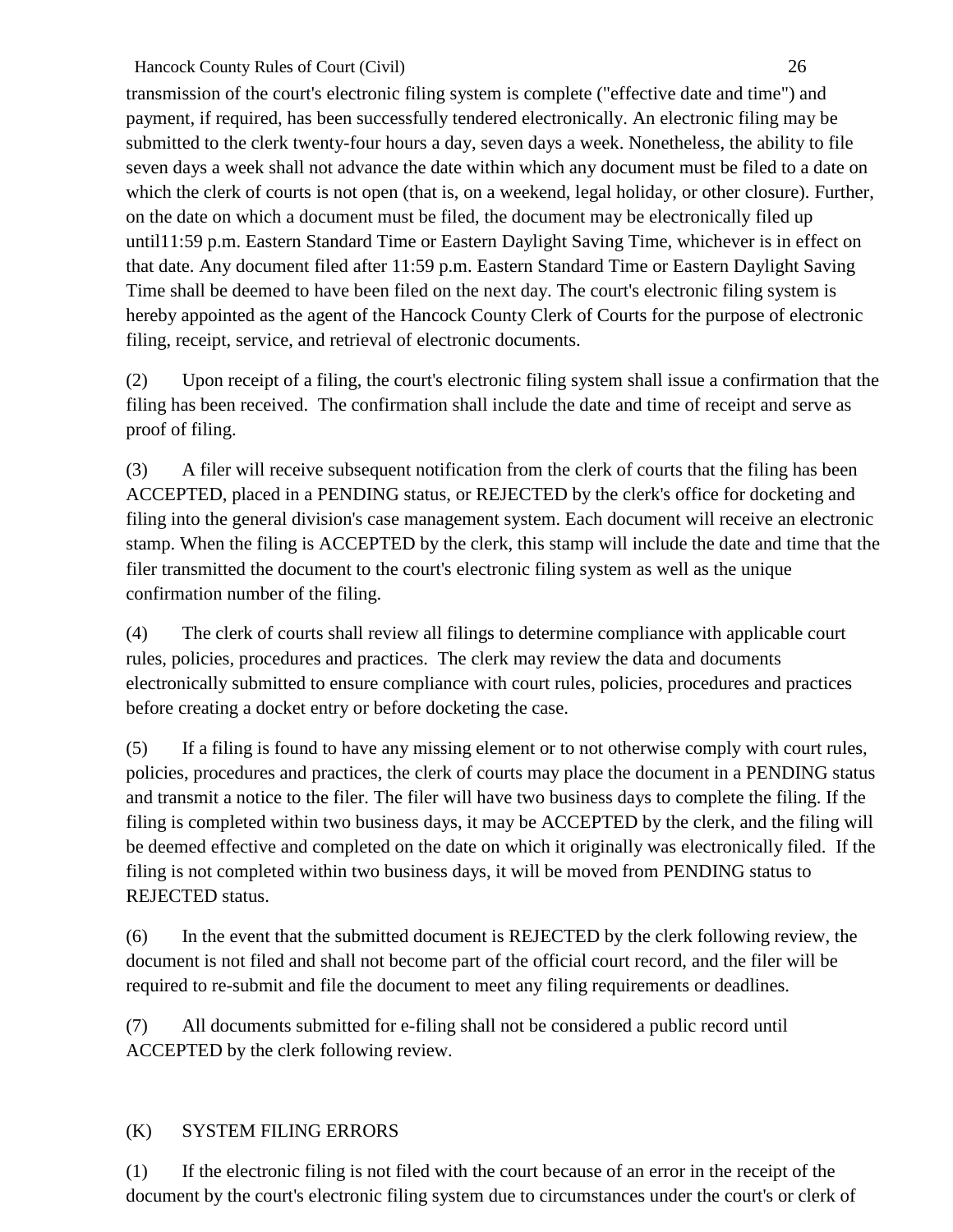court's control, the court may, upon satisfactory proof, enter an order permitting the document to be filed *nunc pro tunc* to the date it was sent electronically.

(2) In the event of a technical failure which renders the clerk of court's eFiling interface nonfunctional for more than one hour, the clerk may provide notice on its website indicating the anticipated resolution time and what steps filers should take in the interim. At the discretion of the clerk or by order of a judge of the court, these steps may include a period of time where paper filing is required or permitted.

(L) ELECTRONIC SERVICE OF FILINGS AND OTHER DOCUMENTS. Whenever a document is filed electronically through the court's electronic filing system, the system will generate a notification of electronic filing to the filing party or its designated counsel.

(1) COMPLAINT AND RELATED DOCUMENTS. Upon electronically filing the original complaint, third party complaint, or any pleading that adds a new party, the filing party shall also electronically file instructions for service. The clerk shall issue a summons and process in the designated method of service in accordance with the Civil Rules.

# (2) SERVICE OF DOCUMENTS AFTER THE COMPLAINT

(a) ESERVICE. The electronic service of a subsequent pleading, filing or other documents in eFile cases shall be considered as valid and effective service on all parties and shall have the same legal effect as an original paper document served under former rules. *Pro se* parties or attorneys who have not registered with the court's electronic filing system shall be served a paper copy by the filing party, not the court or clerk, in accordance with the applicable rules of civil procedure.

(b) CERTIFICATE OF SERVICE. A certificate of service on all parties entitled to service is still required when a party files a document electronically. The certificate must state the manner in which service was accomplished on each party so entitled. The certificate of service shall contain the following language: I hereby certify that I served the documents by process server, regular U.S. mail, commercial carrier, or electronic means (whichever is applicable) to the following (list of parties served).

(c) SERVICE OF PROPOSED ENTRIES AND ORDERS. It shall be the responsibility of the filing party, not the court or clerk, to serve all proposed entries and orders submitted to the court for signature on all parties. Proposed orders should include a certificate of service as set forth in section  $(L)(2)(b)$  of this rule.

(3) SERVICE ON PARTIES-TIME TO RESPOND OR ACT. eService shall be deemed complete at the time a document has been received by the court's electronic filing system as reflected by the effective date and time appearing on the electronic transmittal. Effective with the commencement date of electronic filing, any period of time to respond to the served document or perform any right, duty, or act shall be strictly governed by the applicable rules of the court.

(4) FAILURE OF ELECTRONIC SERVICE. If the e-filing system fails to generate the Notice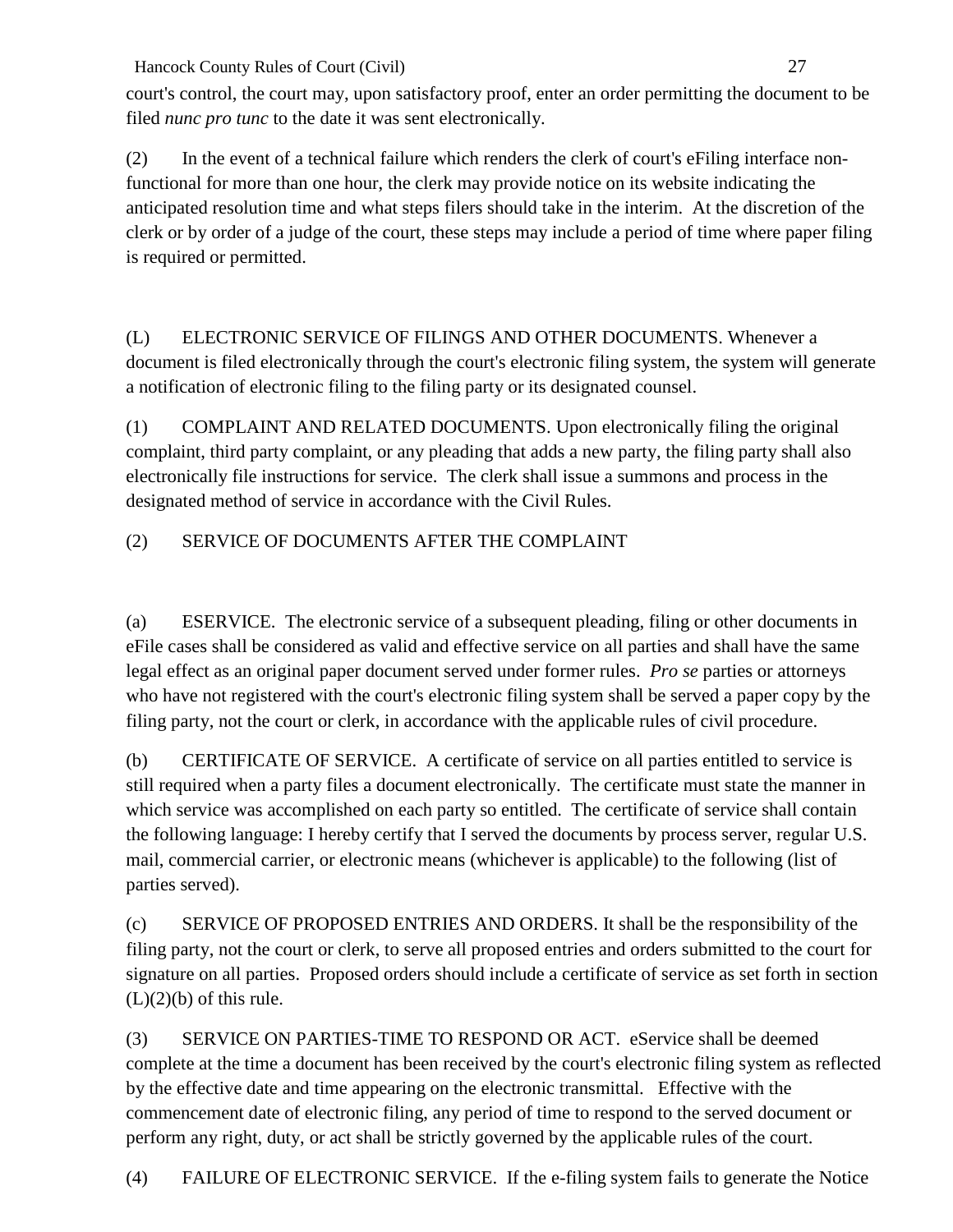of Electronic Filing, the party to be served may be entitled to an order extending the date for any response or the period within which any right, duty or act must be performed.

# (M) CONVENTIONAL FILING OF DOCUMENTS

(1) Notwithstanding the foregoing, the following types of documents may be filed conventionally, unless expressly required to be filed electronically by the court:

(a) CONFIDENTIAL INFORMATION. Personal data identifiers should be filed under separate cover in accordance with section 2.05 of these rules.

(b) DOCUMENTS FILED UNDER SEAL. A motion to file documents under seal shall be filed and served electronically. However, the documents to be filed under seal shall be filed with the clerk of courts in paper form.

(c) DOCUMENTS TO BE PRESENTED TO A COURT IN CAMERA. Documents to be presented to a court *in camera*, solely for the purpose of obtaining a ruling on the discoverability of such documents shall be filed with the clerk of courts in paper form.

(d) EXHIBITS. Exhibits or other items that may not be comprehensibly viewed in an electronic format may be filed and served conventionally.

# (N) COLLECTION OF FILING DEPOSIT AND FEES

(1) The clerk of courts shall assess normal filing fees, and case deposits will be collected via a financial transaction device (electronic means) at the time the filing is processed. Any fees or charges associated with the payment of fees or costs via financial transaction device (electronic means) shall be the responsibility of the filer and shall be paid at the time the filing is processed.

(2) Any document requiring payment of a filing security deposit or a fee to the clerk of courts in order to achieve valid filing status shall be filed and paid electronically in the same manner as any other eFile document.

(3) The electronic filing system will establish a means to accept payment of deposits and fees electronically, including the process for filing an affidavit of indigence.

(4) The clerk shall charge for the printing of pleadings, notices, orders, and other copies for service at the page rates as posted in the clerk of courts fee schedule current as of the effective date and time of filing.

(O) PUBLIC ACCESS TERMINAL. The public can view electronically filed documents in the clerk's office. Users shall be charged for printed copies of documents at the page rates as posted in the clerk of courts fee schedule.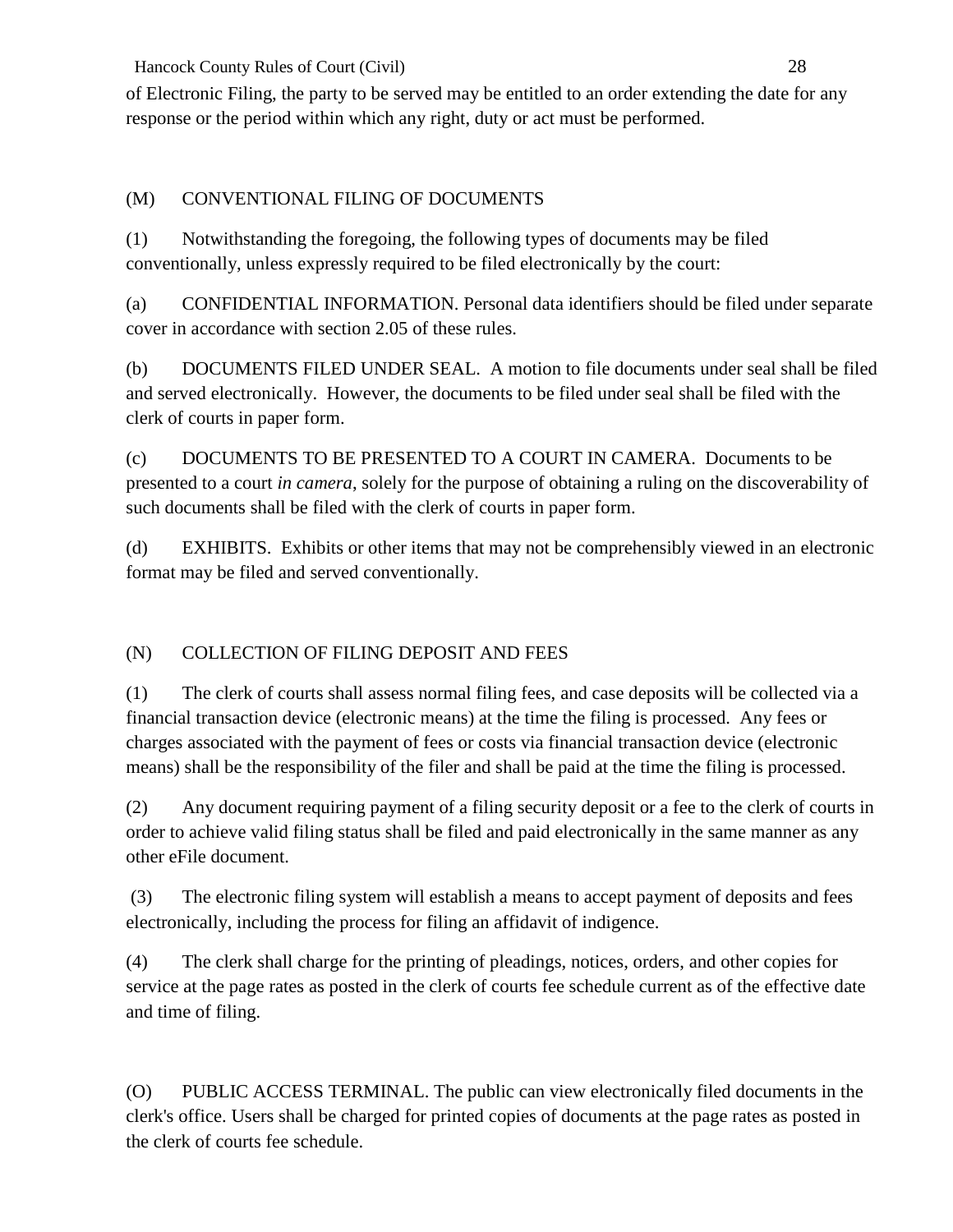# **Rule 1.37 ELECTRONIC RECORD IS OFFICIAL COURT RECORD**

(A) DEFINITIONS. See Local Rule 1.37 for definitions of terms used in this section.

## (B) OFFICIAL COURT RECORD

(1) As of *(insert effective date)*, the electronic record of the court's case files, stored in the court and clerk's Case Management System and Document Management System will constitute the Official Court Record of the court.-

(2) An electronic record is any document that a court will:

(a) receive in electronic form,

(b) record in its case management system, or

(c) store in its document management system.

(3) The Electronic Record may include documents that have been electronically filed as well as documents filed in paper format that have been scanned and uploaded to the electronic filing system.

(4) The Electronic Record will not include physical exhibits brought into the courtroom for the court's or jury's edification or documents and things which are not susceptible to capture in electronic form.

(5) Although there may be a physical case file associated with a case, the electronic case record will serve as the Official Court Record.

(6) For documents that have been electronically filed or documents filed in paper format that have been scanned and uploaded to the electronic filing system, the electronic version constitutes the Official Court Record.

(7) Electronically stored documents have the same force and effect as those traditionally stored in tangible form.

(8) Any records that exist in only paper form will constitute the Official Court Record.

## (C) RECORD LONGEVITY

(1) The court and court clerk will establish an Electronic Records Management methodology, including the storage of Metadata, a "Continuum of Care" of the records for preservation over time, and redundant storage mechanisms to ensure the near term preservation of the court record in the event of a localized natural or man-made disaster.

(2) With the introduction of this robust and fault tolerant storage methodology, the need for microfilming of court records has been eliminated.

(3) The retention schedule for each case type shall be considered permanent unless otherwise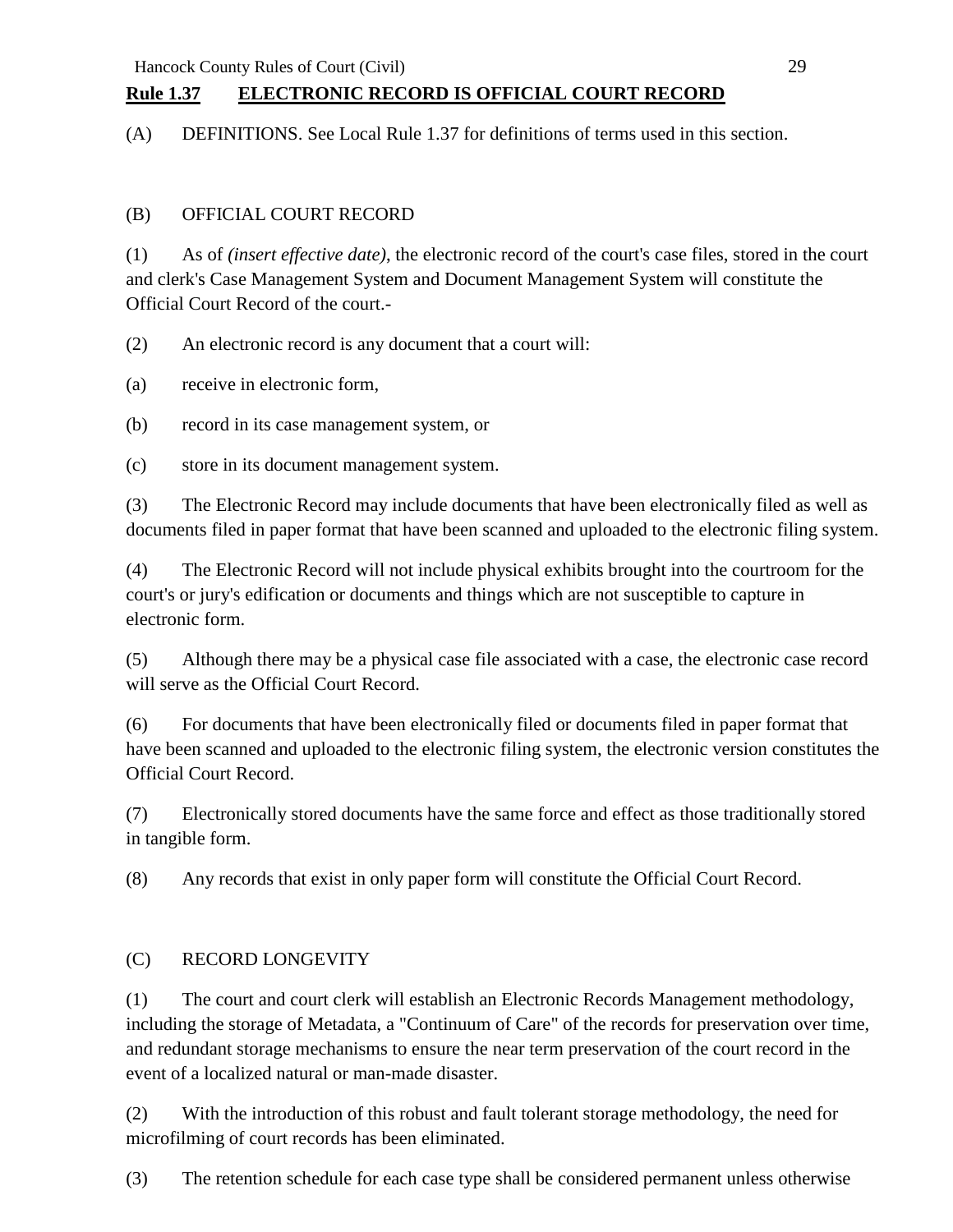noted in these rules or in the Rules of Superintendence.

## **RULE 1.38 PROCESS SERVERS**

#### **A.** Onetime Appointment

If a party desires personal service to be made by a special process server pursuant to Civil Rule 4.1, the party or counsel must submit a motion and a proposed entry appointing a special process server. The following must be stated in the motion and entry:

- 1. The name of the person to be appointed as process server;
- 2. That the person to be appointed as process server is eighteen (18) years of age or older; and,
- 3. That the person to be appointed as process server is not a party to the action.
- **B.** Standing Special Process Server

A person may apply to be designated as a "Standing Special Process Server" for cases filed in the Court by filing an application supported by affidavit setting forth the following information:

- 1. The name, address, and telephone number of the applicant;
- 2. That the applicant is eighteen (18) years of age or older;
- 3. That the applicant agrees not to attempt service of process in any case in which the applicant is a party;
- 4. That the applicant does not have a felony criminal record; and
- 5. That the applicant agrees to follow the requirements of Civil Rules 4 through 6, and any applicable Local Rules and special instructions for service of process as ordered by the Court in individual cases.
- **C.** Standing Special Process Server Entry
	- 1. The applicant requesting designation as a standing special process server shall also submit a proposed entry captioned "In re The Appointment of (name of applicant) as Standing Special Process Server" and stating "applicant has complied with the provisions of Local Rule 1.38; (name of applicant) is hereby designated as a Standing Special Process Server authorized to make service of process in all cases filed in the Court, to serve until further order of the Court."
	- 2. The Clerk shall record such appointment on the Court's general docket, and shall retain the original applications and entries.
- **D.** Request for Use of Standing Special Process Server
	- 1. In any case after an applicant is appointed as a Standing Special Process Server, the Clerk of Courts shall accept a copy of the timestamped appointing entry as satisfying the requirements of Civil Rule 4.1 for designation by the Court of a person to make service of process.
	- 2. By utilizing the procedure outlined above, the party or counsel requesting such use represents to the Court that due diligence has been performed to ensure that the Standing Special Process Server is not a party to the litigation.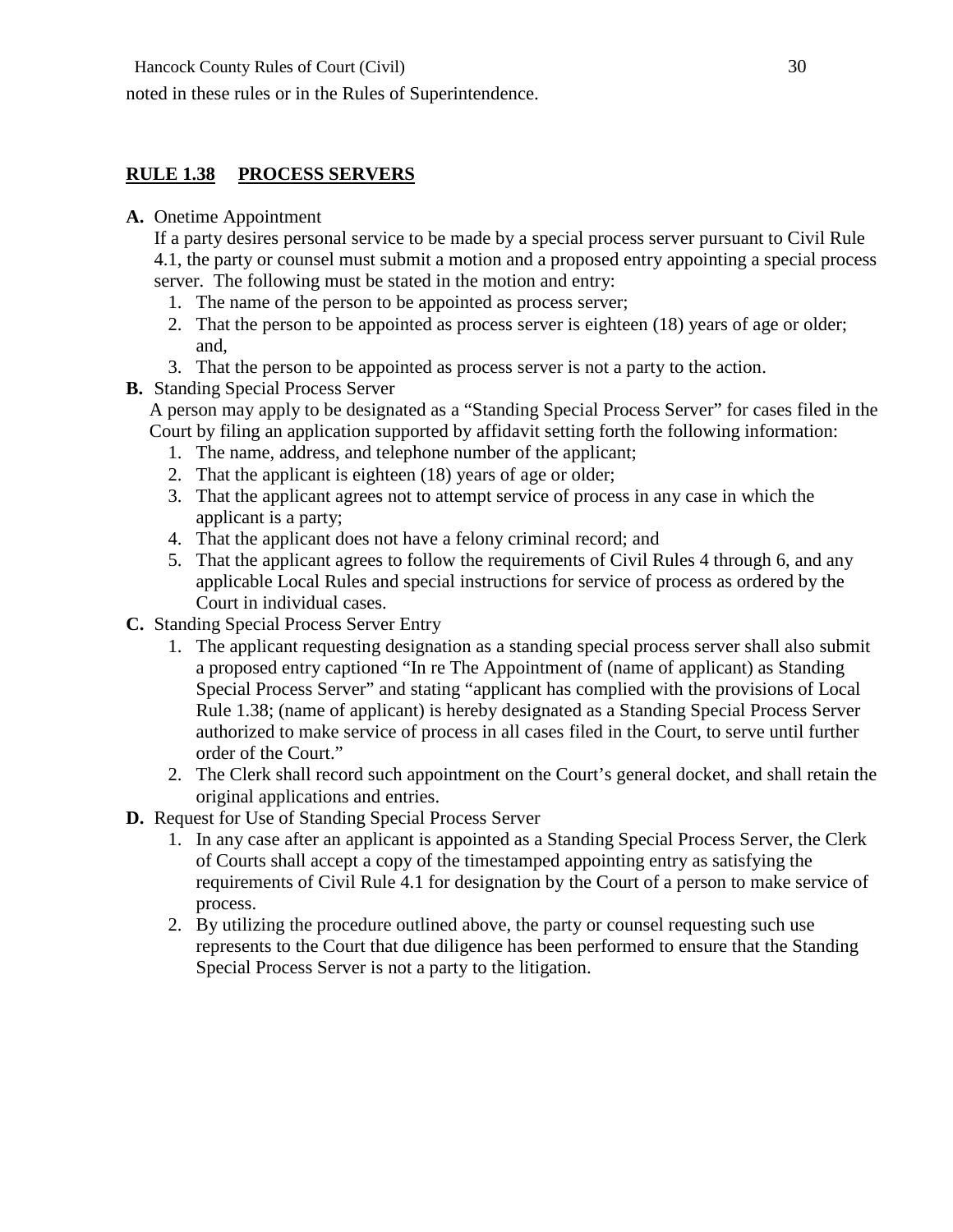### ATTACHMENT A

#### IN THE COMMON PLEAS COURT OF HANCOCK COUNTY, OHIO

**Plaintiff** 

Case No.

vs. **CASE DESIGNATION SHEET**

**Defendant** 

The above captioned case is designated as being the following type of case:

- ( ) **PT** Professional Tort
	- ( ) **PL**  Product Liability
- ( ) **T** Other Tort
	- ( ) **WC**  Worker's Compensation
- ( ) **F**  Foreclosure
- ( ) **AP** Administrative Appeal
- ( ) **CL – Complex Litigation – Must be accompanied with a request of counsel, approval of all parties and a judgment entry granting said request for approval of assigned judge.**
- ( ) **OC**  Other Civil
	- DC Divorce, with children
	- ( ) **D**  Divorce without children
- ( ) **DMC**  Dissolution of Marriage, with children
- ( ) **DM**  Dissolution of Marriage, without children
- ( ) **DV** Domestic Violence
- ( ) **U**  URESA
	- $\overrightarrow{A}$  **AO** All other domestic
- ( ) **SO** Support only
- ( ) **CA** Court of Appeals
- ( ) **CJ**  Certificate of Judgment
	- ( ) Refiling of a previously filed case

This matter is the refiling of a case, which has been previously dismissed.

- ( ) Yes ( ) No
- Prior Case No.

Judge previously assigned

Signature of Attorney Refiling Case

### ATTORNEY DESIGNATION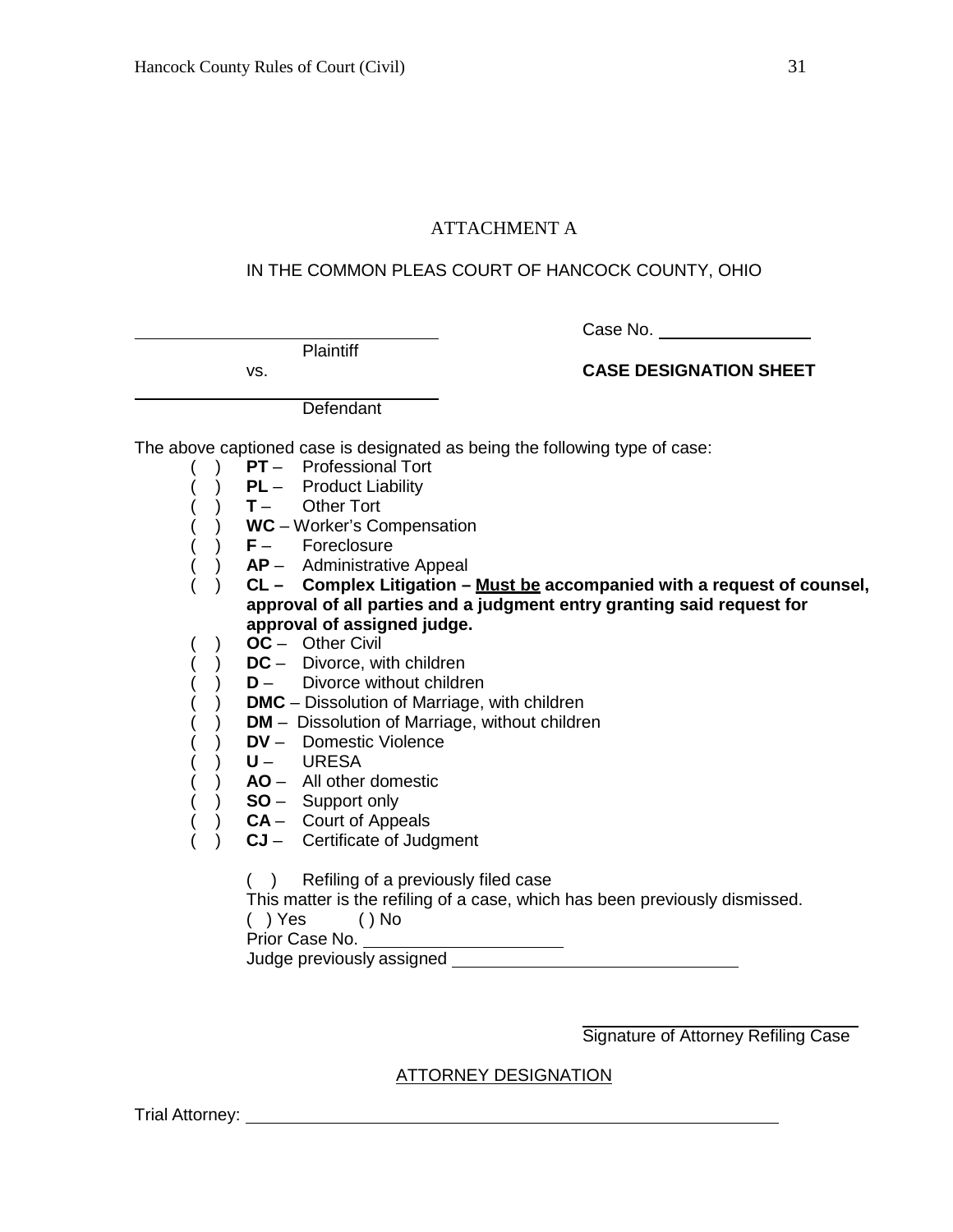Supreme Court Registration Number:

Address: Attorney for: ( ) Plaintiff ( ) Defendant

Some definitions for Case Designation Sheet:

1. **Tort:** This category is used for cases that involve allegations of malpractice by a person acting in a professional capacity, such as a doctor, lawyer, or engineer.

2. **Product Liability:** This category is used for cases that involve the alleged responsibility of the manufacturer or seller of an article for injury caused to person or property by a defect in or condition of the article sold, or an alleged breach of duty to provide suitable instructions to prevent injury.

3. **Other Torts:** This is a residual category to be used for those tort cases that cannot be classified as Professional Tort or Products Liability. Examples would include automobile tort cases, as well as tort cases involving air and water transportation.

4. **Worker's Compensation:** A case in this category is one brought pursuant to R.C. Section 4123.519, which is an appeal of a decision by the Industrial Commission in any injury or occupational disease case other than a decision as to extent of disability. This category also includes noncompliance actions by the State for the recovery of benefits or premium, as well as mandamus actions arising from claims or awards.

5. **Foreclosures:** This category is used for cases that involve the enforcement of a lien, mortgage, trust deed, or other similar instrument in any method provided by law.

6. **Administrative Appeal:** This category is used for cases that began in an administrative agency and are being appealed to the common pleas court, e.g., an administrative decision about eligibility for unemployment compensation.

7. **Complex Litigation:** This category is for those extraordinary civil cases that involve novel or complicated issues of law. An attorney representing a party to an action filed in the general division of the court of common pleas may file a request in writing asking that the case be designated as complex litigation.

The attorney filing the request shall certify that approval has been obtained from his or her client to file the request. Upon receipt of said request by the Clerk of Courts, a judgment entry prepared by counsel shall be submitted to the assigned judge for approval of the request. The assigned judge will take into consideration the number of parties involved; whether a class action is involved; whether it is a products liability case; and whether there are other related cases involving unusual multiplicity or complexity of factual issues.

8. **Other Civil:** This is a residual category used for civil cases that cannot be identified as belonging in the other listed civil classifications. Ancillary proceedings are not reported as cases in this or any other column on the report.

9. **All Remaining Designations:** Case type designations of D, DC, DM, DMC, DV, U, CA, SO, CJ, and AO are basically self-explanatory and do not require definition.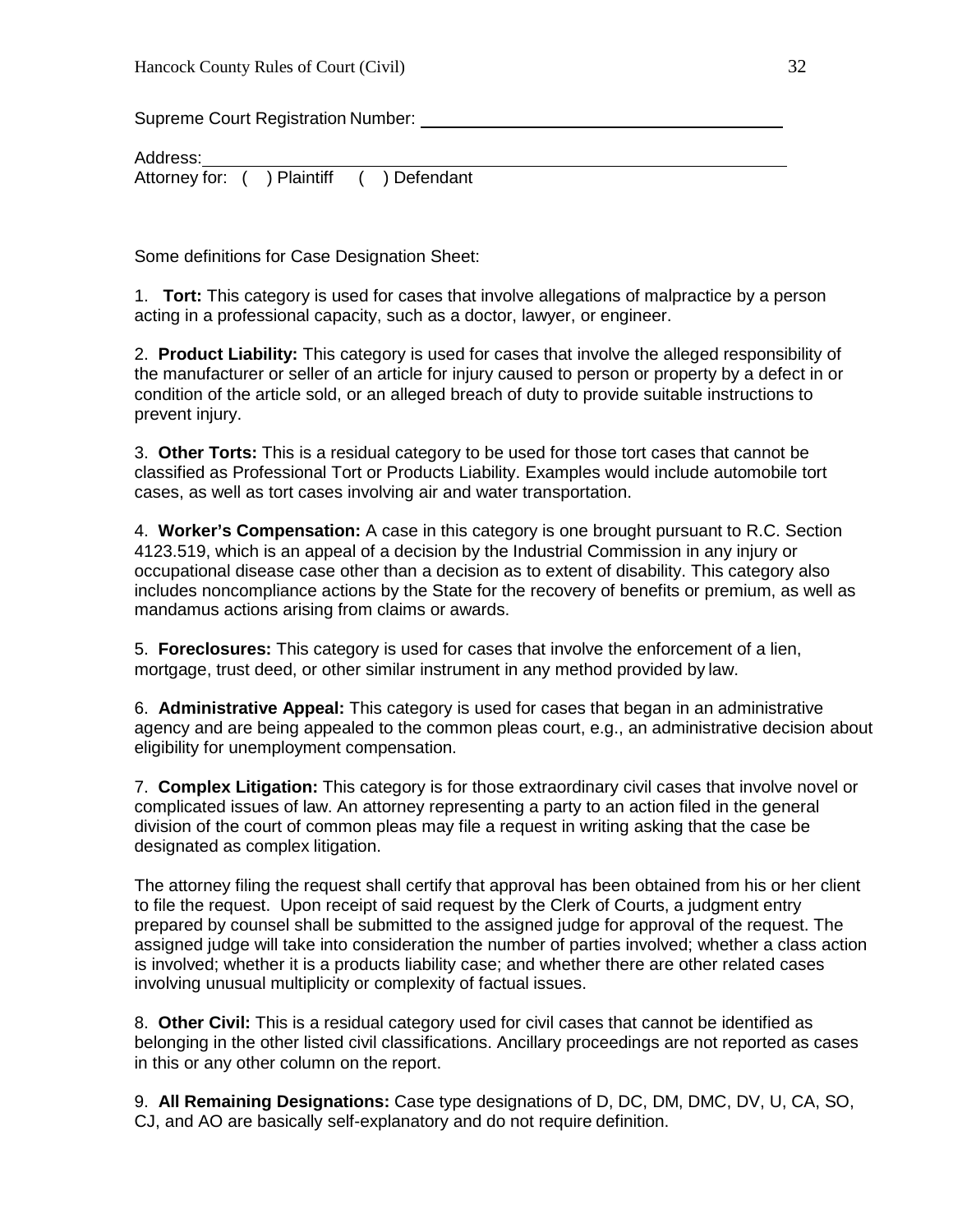## ATTACHMENT B

## **FACSIMILE FILING COVER PAGE**

| RECIPIENT INFORMATION:                                                                                                                                                                                                                                                                 |  |  |
|----------------------------------------------------------------------------------------------------------------------------------------------------------------------------------------------------------------------------------------------------------------------------------------|--|--|
|                                                                                                                                                                                                                                                                                        |  |  |
|                                                                                                                                                                                                                                                                                        |  |  |
| <b>SENDING PARTY INFORMATION:</b>                                                                                                                                                                                                                                                      |  |  |
|                                                                                                                                                                                                                                                                                        |  |  |
| SUPREME COURT REGISTRATION NO. (if applicable): ________________________________                                                                                                                                                                                                       |  |  |
|                                                                                                                                                                                                                                                                                        |  |  |
| ADDRESS: Latin and the contract of the contract of the contract of the contract of the contract of the contract of the contract of the contract of the contract of the contract of the contract of the contract of the contrac                                                         |  |  |
| TELEPHONE NO.                                                                                                                                                                                                                                                                          |  |  |
|                                                                                                                                                                                                                                                                                        |  |  |
|                                                                                                                                                                                                                                                                                        |  |  |
| <b>CASE INFORMATION:</b>                                                                                                                                                                                                                                                               |  |  |
|                                                                                                                                                                                                                                                                                        |  |  |
| If none assigned, state that fact in space provided.                                                                                                                                                                                                                                   |  |  |
| TITLE OF THE DOCUMENT: LETTER AND THE RESERVE THE RESERVE THE RESERVE THE RESERVE THE RESERVE THE RESERVE THE RESERVE THE RESERVE THE RESERVE THE RESERVE THE RESERVE THAT A LIMITED ASSESS THAT A LIMITED ASSESS THAT A LIMIT                                                         |  |  |
| JUDGE OR MAGISTRATE ASSIGNED: University of the set of the set of the set of the set of the set of the set of the set of the set of the set of the set of the set of the set of the set of the set of the set of the set of th<br>If none assigned, state that fact in space provided. |  |  |
| <b>FILING INFORMATION:</b>                                                                                                                                                                                                                                                             |  |  |
|                                                                                                                                                                                                                                                                                        |  |  |
|                                                                                                                                                                                                                                                                                        |  |  |